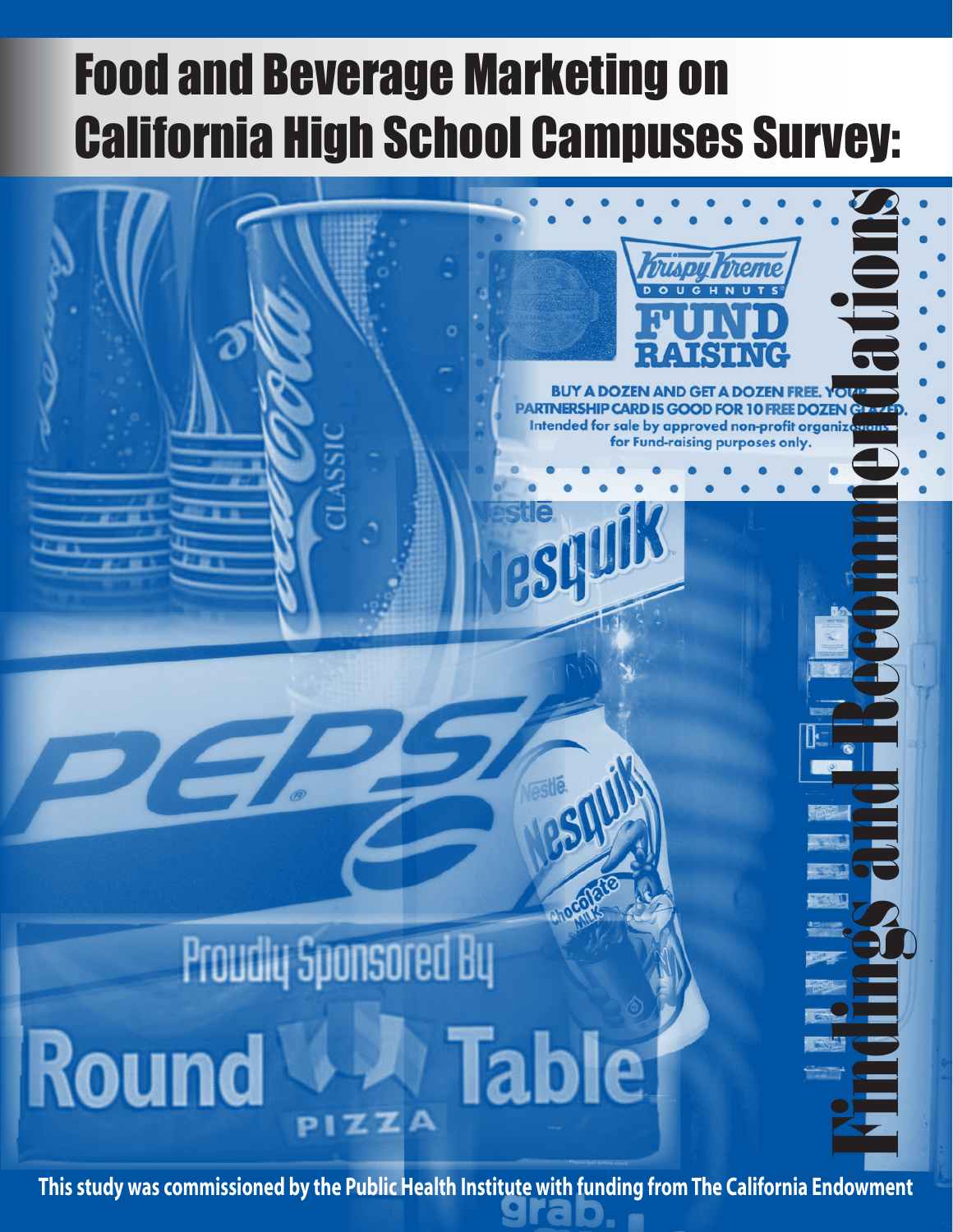# **FOOD AND BEVERAGE MARKETING ON CALIFORNIA HIGH SCHOOL CAMPUSES SURVEY: FINDINGS AND RECOMMENDATIONS**

**March 2006** 

**COMMISSIONED BY PUBLIC HEALTH INSTITUTE**

**Prepared by: Samuels & Associates Lisa Craypo MPH, RD Sarah Stone Francisco MPH Maria Boyle MS, RD Sarah Samuels DrPH** 

**Funded by: The California Endowment** 

For more information contact: Victoria Berends Marketing Manager Public Health Institute (916) 552-9894 vberends@dhs.ca.gov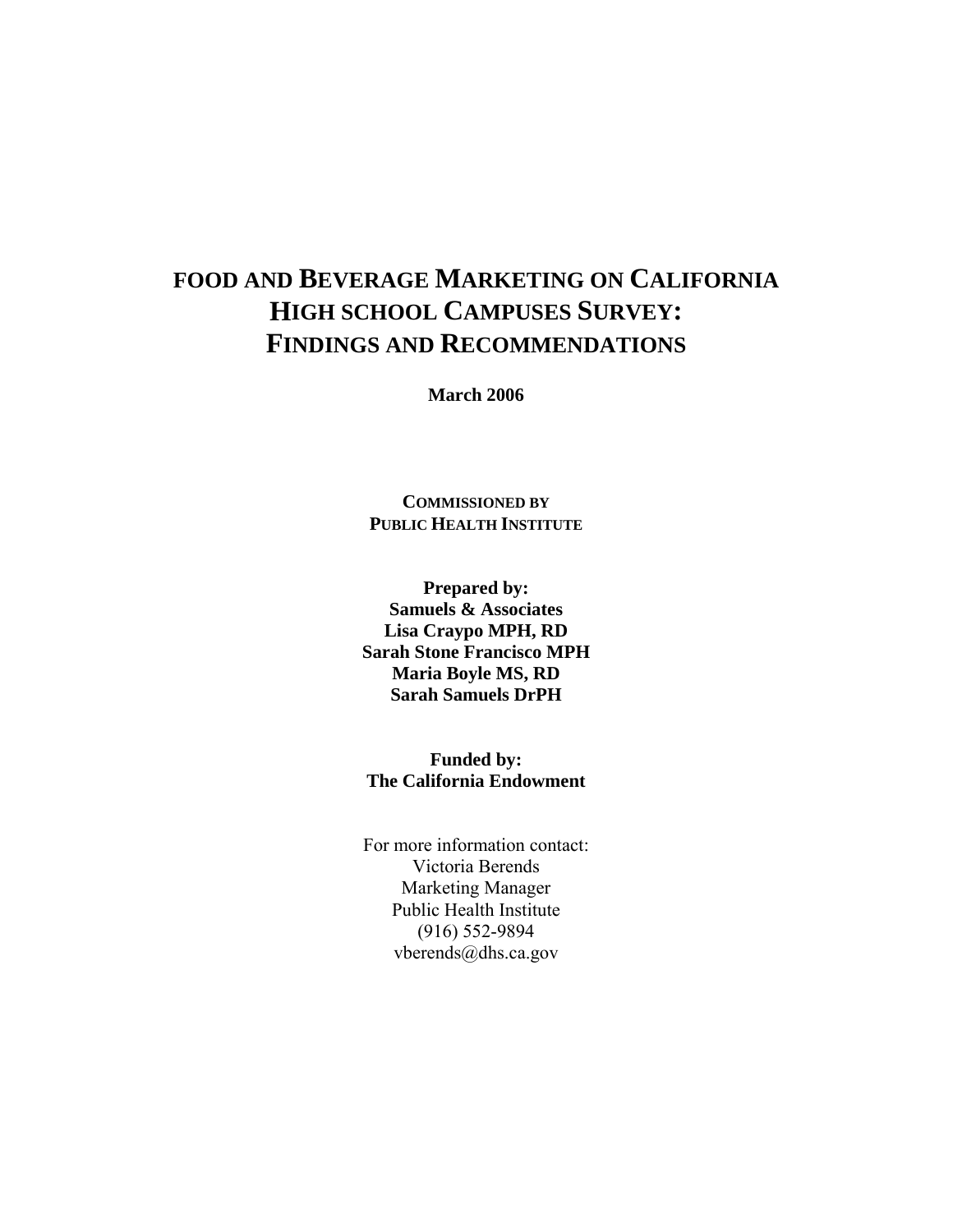#### **TABLE OF CONTENTS**

#### **INDEX OF TABLES**

#### **INDEX OF FIGURES**

| Figure 4: Types of companies conducting marketing activities on school campuses9             |  |
|----------------------------------------------------------------------------------------------|--|
| Figure 5: Types of food and beverage companies supporting school activities or events 10     |  |
| Figure 6: School groups selling foods and beverages through vending machines, snack bars and |  |
|                                                                                              |  |
|                                                                                              |  |
|                                                                                              |  |

#### **ACKNOWLEDGEMENTS**

The authors would like to thank a number of people for their help with the preparation of this report. Great appreciation goes to Kate Schluter for her help with data entry and preparation of the tables and figures. Our sincere thanks to the California Project LEAN staff for their review and input on the report and to the CPL regional coordinators for collecting the data. Finally, thank you to all of the students who assisted with data collection and to their schools for allowing us to assess their campuses.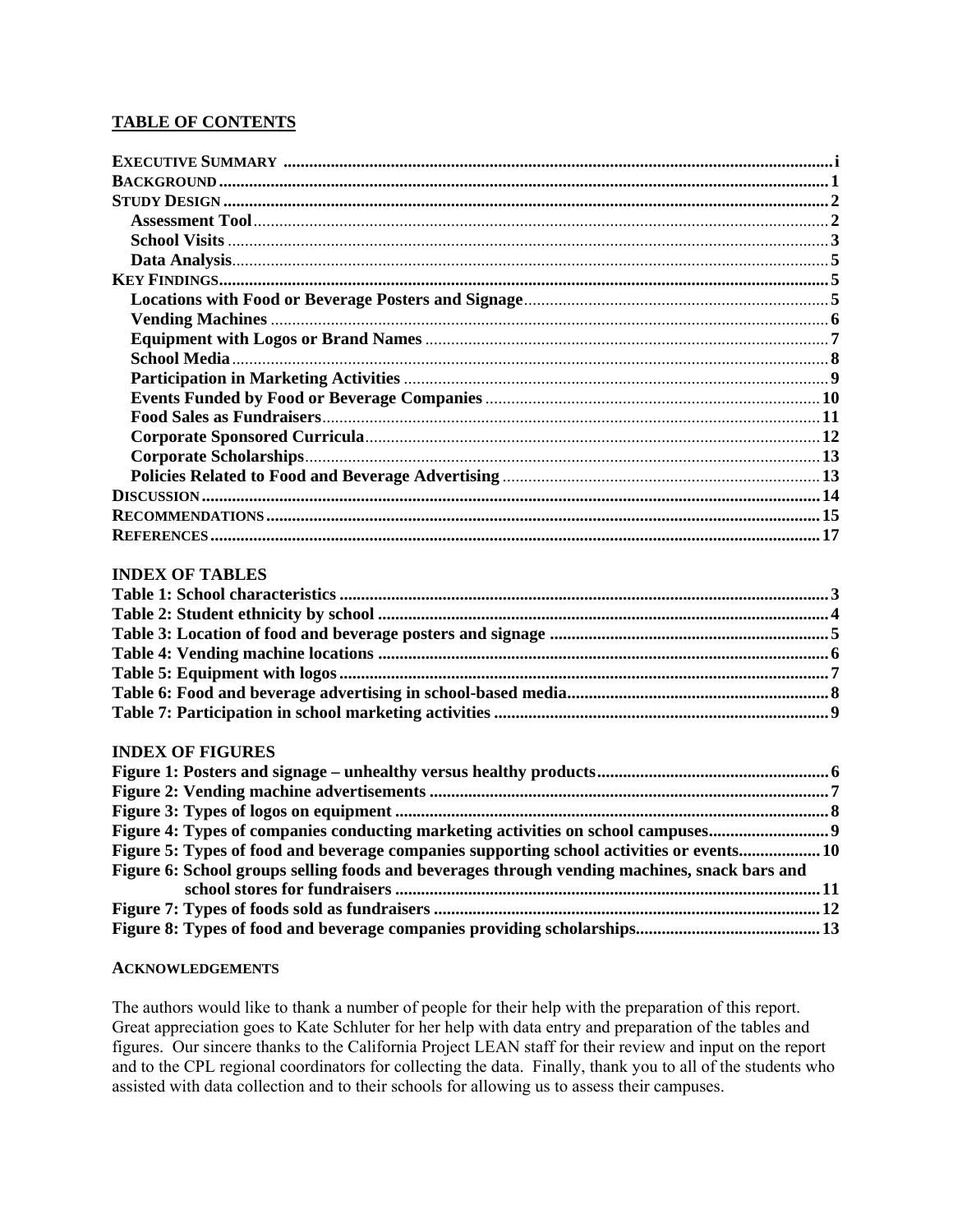#### **EXECUTIVE SUMMARY**

#### **BACKGROUND**

Marketing and advertising play a significant role in setting norms and encouraging behaviors, especially for children. Since the 1980s, the food and beverage industry has made children and adolescents the targets of intense and specialized food marketing and advertising efforts. As a result, children are exposed to multiple food advertisements every day, and foods marketed to children—from highly sweetened cereals to cookies, candy, fast foods, and soda—are predominantly high in calories, sugar and fat.

With youth, marketers have tapped into an audience that is particularly vulnerable to the messages and tactics of the food and beverage industry (Strassburger, 2001; Kunkel, 1995; John, 1999). Marketers have capitalized on this situation by using numerous marketing channels to reach children and adolescents. Commercial activities in U.S. public elementary and secondary schools have expanded during the last decade as a result of marketers' taking advantage of schools' financial vulnerability due to chronic funding shortages, coupled with marketers' wish to increase sales and generate product loyalty (Levine, 1999; Consumers Union, 1995). In-school marketing activities related to food and beverages include:

- Product sales
- Direct advertising
- Indirect marketing
- Market research

Because of the important role schools play in feeding children and teaching them lifelong healthy habits and the increasing emphasis the food and beverage industry puts on school-based marketing strategies, California Project LEAN (CPL) and the Public Health Institute (PHI) thought it was important to identify the types of food and beverage marketing and advertising that exist on school campuses. In the fall of 2005, using funds from The California Endowment, PHI commissioned Samuels & Associates to work with CPL to assess food and beverage marketing at 20 California public high schools.

#### **KEY FINDINGS**

#### **Posters and signage:**

- 245 instances of food and beverage related posters and signage found.
- 51% of posters and signage advertised food or beverage items or brand names.
- 60% of posters/signage for products were for foods or beverages that we discourage children from eating because they are high in fat, saturated fat, trans fat, sugar, and sodium and are low in nutrients.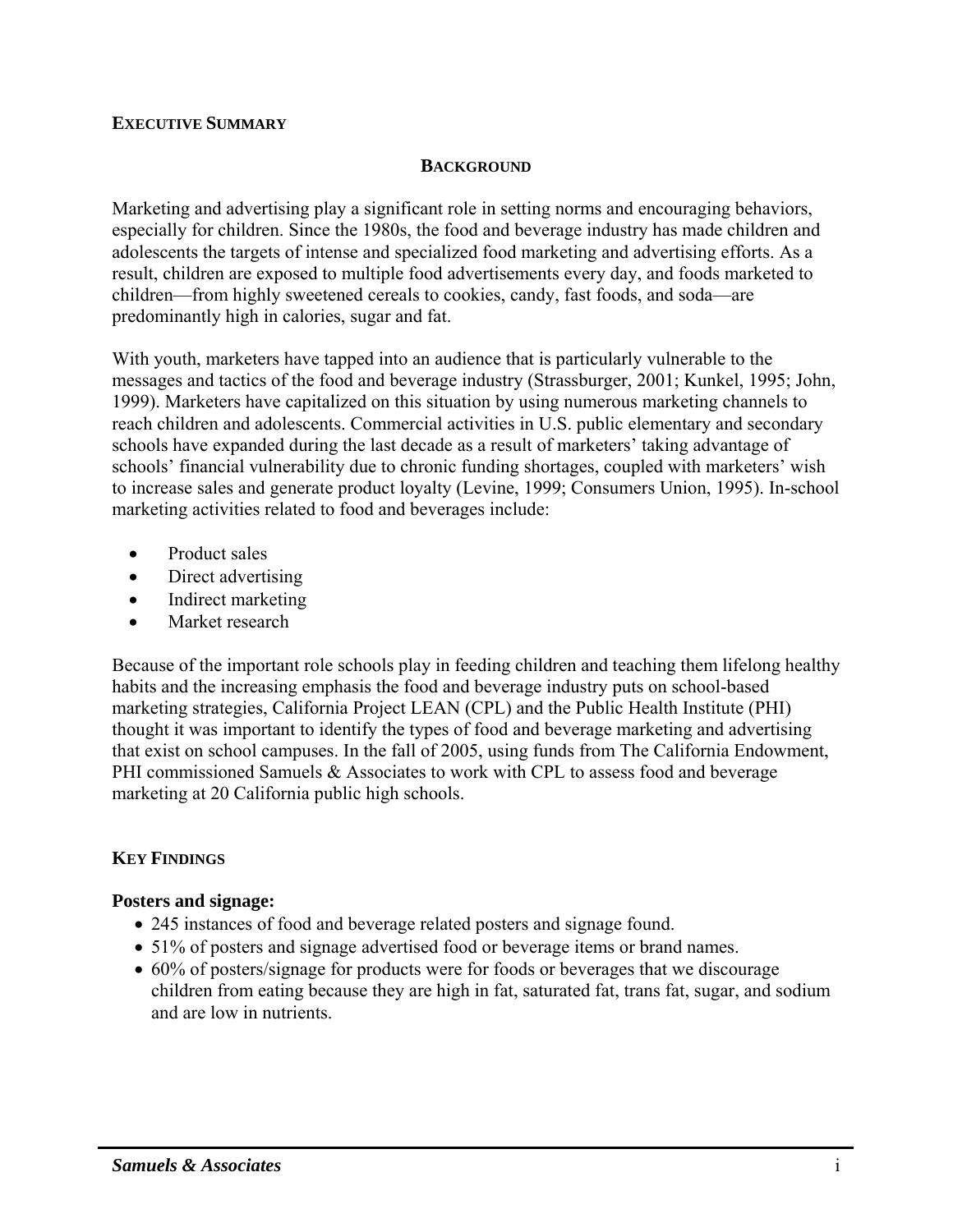### **Vending machines:**

- 276 vending machines found in 19 of the schools assessed.
- Vending machines were found in high traffic areas: cafeterias and quads/courtyards.
- 65% of vending advertisements were for sweetened beverages; such as, soda and sports drinks.
- Water accounted for only 21% of all vending advertisements.

### **Equipment with logos or brand names:**

- 60% of the schools used food or beverage coolers/display cases with corporate logos or brand names.
- 35% of the schools used cups, napkins and plates with food or beverage company logos or brand names.
- 71% of the logos displayed on equipment were for sweetened beverages such as soda and sports drinks.
- 8% of the logos displayed on equipment were for brand-name water.

#### **School media:**

• About half of the year books (53%) and school newspapers (53%) included food or beverage advertising. These advertisements were primarily for local restaurants.

# **School participation in food and beverage company marketing activities:**

- Schools reported participating in food or beverage coupon distributions (25% of schools) or product giveaways (35% of schools) once or twice a year, or a few times a semester at most.
- 94% of these activities were conducted by companies selling unhealthy foods; such as, fast food, candy and soda.

#### **School events funded by food or beverage companies:**

- Nine schools (45%) had events (athletic events, social events, other extracurricular activities) supported at least in part by food or beverage companies.
- 93% of events were supported by companies selling unhealthy foods; such as, fast food and soda.

#### **Food sales as fundraisers:**

- All 20 schools assessed used food and beverage sales as fundraisers.
- Most common food and beverage fundraising items included: chips, cookies/cakes/pastries, sweetened beverages, water, juice and candy.

# **Corporate sponsored curricula and scholarships:**

- 26% of schools reported using classroom materials or curricula created by food and beverage companies.
- 45% of schools reported participating in food and beverage company scholarship programs.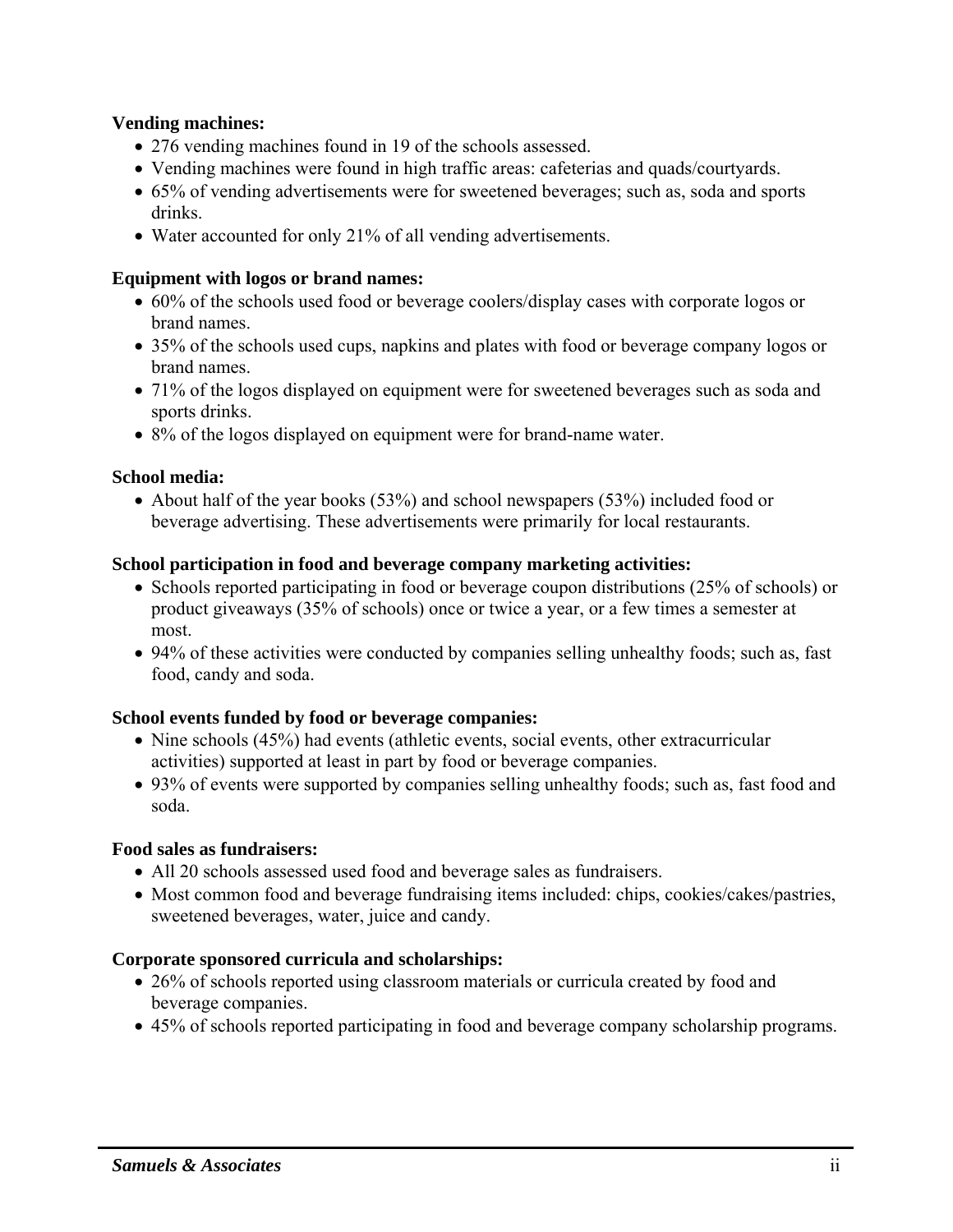#### **Policies regulating food and beverage marketing:**

• Nine schools reported a district policy that addressed marketing, but none of these policies explicitly limited or banned marketing of unhealthy foods and beverages.

#### **DISCUSSION**

Given the growing body of evidence supporting the impact of food marketing on children's food preferences (Hastings, 2003; Committee on Food Marketing and the Diets of Children and Youth, 2006), schools must become aware of the types and intensity of food and beverage marketing on their campuses. This study found indications of food and beverage marketing in many locations throughout the high school campuses visited. Each of the campuses had multiple layers of marketing and advertising from visible signage and logos on vending machines and equipment to more subtle food and beverage industry presence in the form of donated products for fundraising or corporate sponsorships of activities or scholarships. This assessment found very little marketing for foods; such as, fruits and vegetables, whole grains, water and milk that are lacking in children's diets and that health professionals, parents and educators would like to encourage children to eat more of. Overwhelmingly, the food and beverage marketing found on the campuses came from companies and brands associated with foods that are discouraged in children's diets including soda, sports drinks and other sugary beverages, chips, candy and fast food. This finding is consistent with other reports that have found candy and snack food manufacturers, soft drink bottlers, and fast food restaurants, are among the companies that market most heavily in schools (Molnar, 2003).

Promotion of unhealthy foods conflicts with the California statewide legislation regulating nutrient content of school foods and contradicts the healthy eating messages central to nutrition education and to schools' mission to prepare children for productive lives as adults. Schools, with support from parents, health authorities, and other community stakeholders, should educate children about healthful diets through creation of environments that support healthy eating in all aspects including the products sold, the foods and beverages promoted through marketing and advertising, and the corporate sponsorship of activities and events.

Addressing food and beverage marketing on school campuses is a key component to creating healthy school environments. California schools are working hard to assure that foods sold on campus are healthy and meet nutrient standards for calories, fat and sugar; now we should assure that the food and beverage messages seen and heard by California's students at school encourage health food choices rather than soda/sweetened beverages and junk food.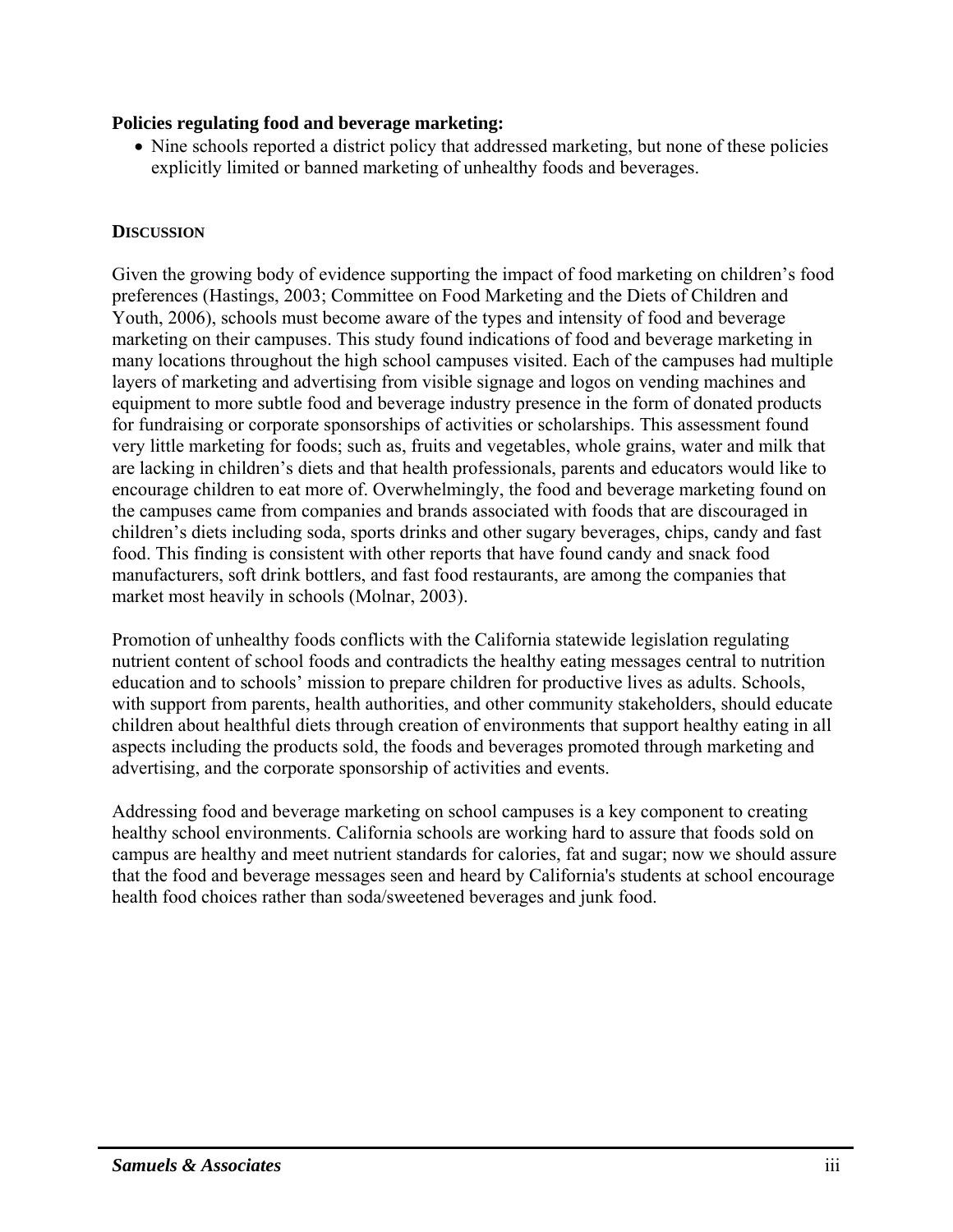#### **RECOMMENDATIONS**

To minimize the potential negative impact of food and beverage marketing on students, schools should undertake the following actions:

- **Eliminate the marketing and advertising of unhealthy foods and beverages at school.** 
	- $\triangleright$  Assure that all school-based marketing is consistent with or more stringent than state and district level policies eliminating the sale of sweetened beverages and unhealthy foods on school campuses.
	- $\triangleright$  New local Wellness Policies should include promotional activities that encourage students to consume fruits and vegetables, low-fat and non-fat milk and water.
- **Eliminate commercial influences that promote unhealthy foods and beverages in district curriculum, classroom materials and on campus.** 
	- $\triangleright$  Review resources provided by outside sources, including curriculum and Channel One broadcasts used in the classroom, to ensure they do not promote unhealthy foods and beverages.
	- $\triangleright$  Prohibit any district curriculum from including identifiable brand names in the content of the curriculum. Require sponsored programs and materials to undergo the same review procedures and meet the same standards as other curriculum materials.
	- $\triangleright$  Restrict teachers from using identifiable brand names in their instruction unless they are found to be necessary to the lesson being taught.

#### **Include consumer education as part of the curriculum.**

- $\triangleright$  Adopt school-based curricula that teach youth media literacy skills, which teach them to be informed consumers of the media.
- **Set guidelines for business partnerships that restrict marketing and advertising of unhealthy foods and beverages.** 
	- $\triangleright$  Encourage partnerships with business that does not include product advertising to students.
	- $\triangleright$  For school staff with the responsibility of entering into business partnerships, conduct trainings on the perils of marketing unhealthy foods on campus*.*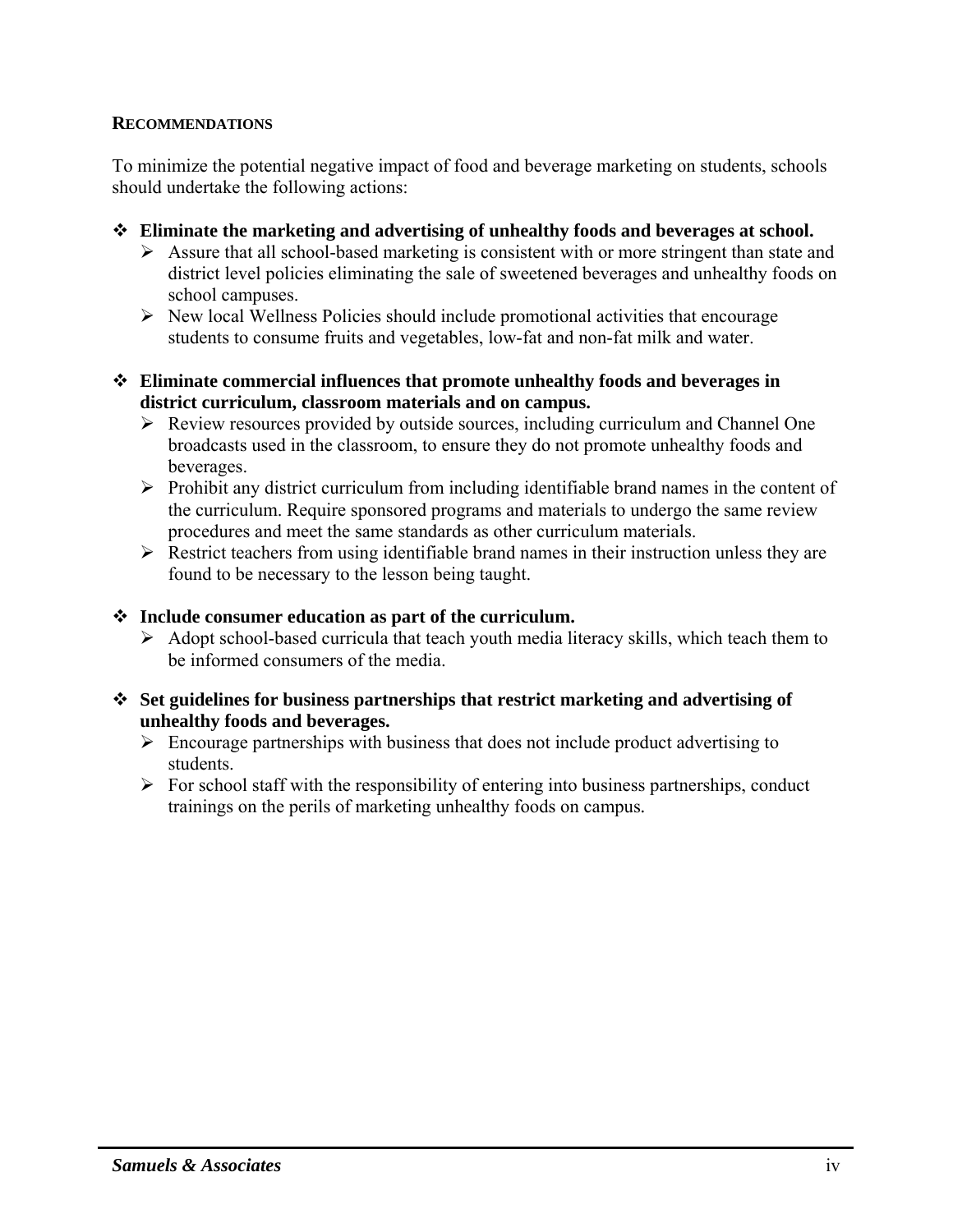#### **BACKGROUND**

Marketing and advertising play a significant role in setting norms and encouraging behaviors, especially for children. Annually, children view tens of thousands of television commercials and see hundreds of billboard and poster advertisements; the majority of which promote food products. As a result, children are exposed to multiple food advertisements every day, and foods marketed to children—from highly sweetened cereals to cookies, candy, fast foods, and soda are predominantly high in calories, sugar, and fat.

Since the 1980s, the food and beverage industry has made children and adolescents the targets of intense and specialized food marketing and advertising efforts. The proliferation of electronic media, the deregulation of and declining support for public service advertising and the booming economy of the 1990s all contributed to the transformation of children into a consumer group. The amount of money spent on marketing to children doubled during the 1990s― an estimated more than \$10 billion per year is spent for all types of food and beverage marketing to children and youth in America (Committee on Food Marketing and the Diets of Children and Youth, 2006)―as corporations compete for what marketers call "share of mind" (Pollack, 1999) and "cradle to grave" brand loyalty (Stabiner, 1993).

With youth, marketers have tapped into an audience that is particularly vulnerable to the messages and tactics of the food and beverage industry (Strassburger, 2001, Kunkel, 1995, John, 1999). Marketers have capitalized on this situation by using a number of marketing channels to reach children and adolescents. These span television advertising, in-school marketing, product placements in movies and television programs, kids' clubs, the Internet, toys and products with brand logos, and youth-targeted promotions such as cross-selling and tie-ins, and outdoor and instore marketing.

Commercial activities in U.S. public elementary and secondary schools have expanded during the last decade as a result of marketers' taking advantage of schools' financial vulnerability due to chronic funding shortages, coupled with their wish to increase sales and generate product loyalty (Levine, 1999, Consumers Union, 1995). In-school marketing activities related to food and beverages include:

- *Product sales:* This includes foods such as soft drinks, fast food and snack items sold out of vending machines, student stores, food carts, and snack bars, as well as exclusive soft drink and branded food contracts. This also includes fundraising activities conducted by student groups, parent-teacher organizations, and booster clubs. Many of these fundraisers involve the sale of unhealthy foods and beverages. Marketers offer fundraising ideas to schools in exchange for advertising their product to students.
- *Direct advertising:* This includes advertisements placed around campus on scoreboards, billboards, posters, banners, and on book covers. These advertisements can also be found in school hallways, the gymnasium, football field, cafeteria, food carts, quad, classroom, locker rooms, and on school buses. Also common are electronic advertisements on the public announcement system or on classroom television broadcasts. Corporations also give away free product samples to promote and encourage consumption of their products.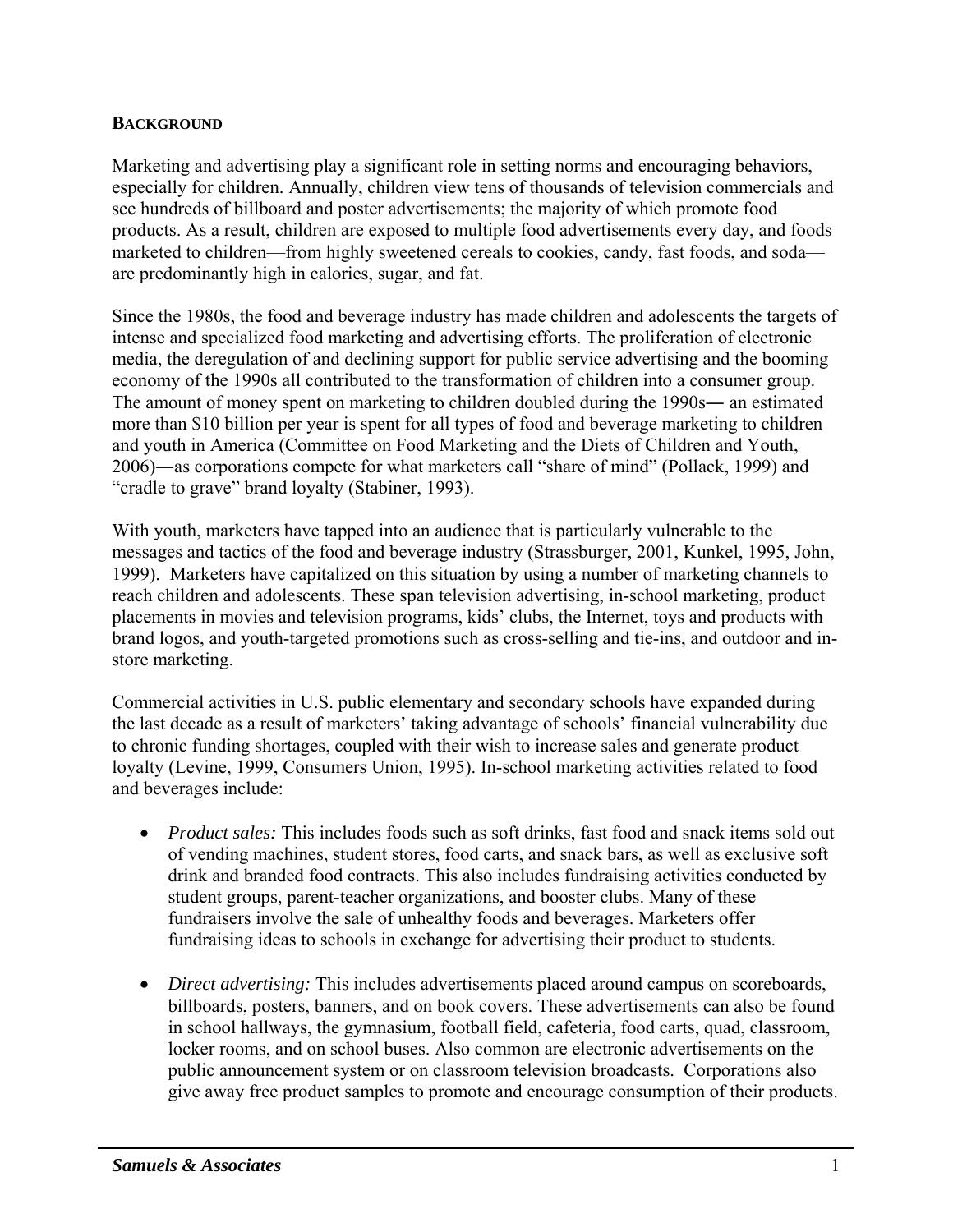- *Indirect marketing:* This includes corporate-sponsored curricula and contests in which students and schools receive products. Corporations market their product to students by sponsoring contests and by giving away coupons in schools.
- *Market research:* This includes student surveys or panels, product pilot or taste tests that expose students to a company's product.

Schools, where children spend an average of 6 hours daily, 5 days a week, for the majority of the year, represent a critical location for interventions to prevent overweight. The majority of US children attend school, and most children eat one or two meals a day at school. Schools are uniquely positioned to reinforce the healthy eating and physical activity behaviors that children need throughout their lives.

Because of the important role schools play in feeding children and teaching them lifelong healthy habits and the increasing emphasis the food and beverage industry puts on school-based marketing strategies, California Project LEAN (CPL) and the Public Health Institute thought it was important to identify the types of food and beverage marketing and advertising that exist on school campuses. In the fall of 2005, using funds from the California Endowment, PHI commissioned Samuels & Associates to work with CPL to assess food and beverage marketing at 20 California public high schools.

### **STUDY DESIGN**

#### *Assessment Tool*

This project utilized a tool created by Samuels & Associates (Craypo, 2004) to inventory and assess food and beverage marketing and advertising saturation on high school campuses. The tool catalogs and describes the types of advertising and marketing present on school campuses and identifies the locations where advertising is found. The data collected by the tool is useful for describing and quantifying the amount of advertising present in the school environment in order to inform strategies to minimize exposure to marketing of unhealthy foods and beverages in schools.

Topics covered by the assessment tool include:

- Advertisements displayed on school facilities including walls, scoreboards, and sports arenas
- Advertising on vending machines
- Advertising or logos on equipment or accessories such as: physical education equipment (including beverage coolers), sports/band uniforms, cups, napkins, book covers and other school supplies
- Electronic advertising on Channel One, school public address systems, or school websites
- Print advertising in newsletters, school papers, yearbooks etc...
- Food and beverage marketing events such as product give-aways, coupons, taste-tests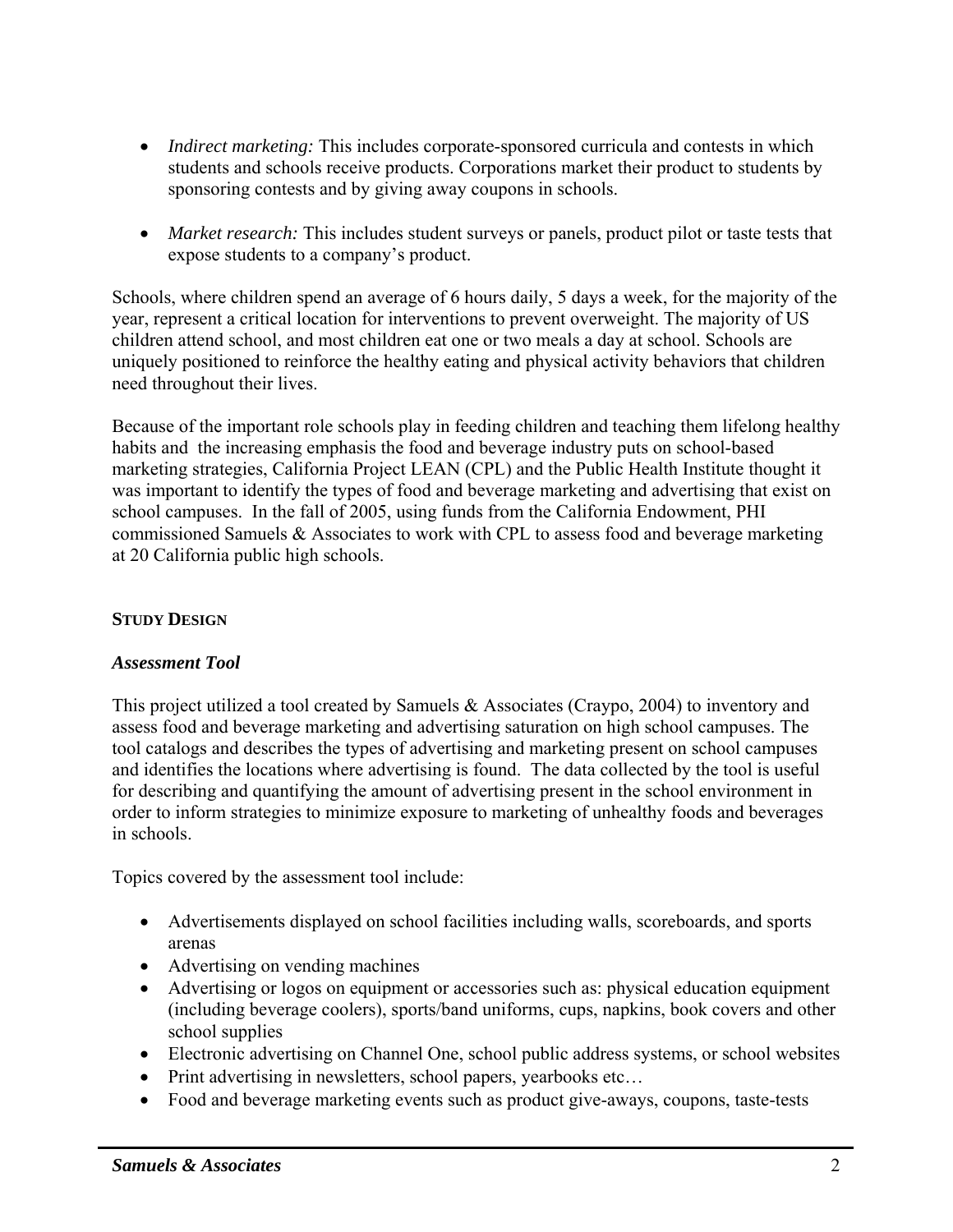- Market research activities such as surveys, focus groups or tasting panels
- Presence of corporate sponsored curriculum
- Corporate incentive programs
- Descriptions of types of food and beverages advertised in each location

# *School Visits*

CPL regional coordinators conducted advertising and marketing assessments at 20 high schools throughout California. Tables 1 and 2 describe the campuses visited. Twelve of the campuses visited were closed campuses. The study schools serve students from a variety of socioeconomic backgrounds. The percentage of students eligible for free or reduced price meals ranged from 6% to 96%; these students come from homes with a family income at or below 185% of the federal poverty level. The schools assessed for this study served students from a variety of ethnic backgrounds, although at 16 of the schools either White or Latino students accounted for over half of the student population.

| <b>Project LEAN</b><br>Region | School         | County         | Grades   | Enrollment | Open/Closed<br>Campus | % students eligible for<br>free/reduced price<br>meals |
|-------------------------------|----------------|----------------|----------|------------|-----------------------|--------------------------------------------------------|
| North Coast                   | 1              | Humboldt       | $9 - 12$ | 1,110      | open                  | 24%                                                    |
|                               | $\overline{2}$ | Humboldt       | $9 - 12$ | 978        | open                  | 10%                                                    |
| Sierra                        |                | Shasta         | $9 - 12$ | 836        | closed                | 29%                                                    |
| Cascade                       | $\overline{2}$ | Shasta         | $9 - 12$ | 1,022      | open                  | 53%                                                    |
| North Central                 | 1              | Monterey       | $9 - 12$ | 1,575      | closed                | 37%                                                    |
| Coast                         | $\overline{2}$ | Monterey       | $9 - 12$ | 2,672      | open                  | 28%                                                    |
|                               |                | Santa Clara    | $9 - 12$ | 1,455      | closed                | 6%                                                     |
| Bay Area                      | $\overline{2}$ | Santa Clara    | $9 - 12$ | 1,050      | closed                | 55%                                                    |
| Central Valley                |                | Fresno         | $9 - 12$ | 2,142      | open                  | 64%                                                    |
|                               | $\overline{2}$ | Mariposa       | $9 - 12$ | 711        | open                  | 23%                                                    |
| Southern                      |                | San Diego      | $9 - 10$ | 187        | closed                | 23%                                                    |
| Coast                         | $\overline{2}$ | San Diego      | $9 - 12$ | 2,867      | closed                | 52%                                                    |
| <b>Great South</b>            |                | San Bernardino | $9 - 12$ | 3,163      | closed                | 81%                                                    |
|                               | $\overline{2}$ | San Bernardino | $9 - 12$ | 4,346      | closed                | 46%                                                    |
| Gold Coast                    |                | Ventura        | $9 - 12$ | 2,099      | open                  | 33%                                                    |
|                               | $\overline{2}$ | Santa Barbara  | $9 - 12$ | 2,373      | open                  | 23%                                                    |
| Gold Country                  |                | Yolo           | $9 - 12$ | 1,628      | closed                | 40%                                                    |
|                               | $\overline{2}$ | Sacramento     | $9 - 12$ | 2,388      | closed                | 39%                                                    |
|                               |                | Los Angeles    | $9 - 12$ | 2,118      | closed                | 40%                                                    |
| Los Angeles                   | $\overline{2}$ | Los Angeles    | $9 - 12$ | 2,556      | closed                | 96%                                                    |

#### **Table 1: School characteristics**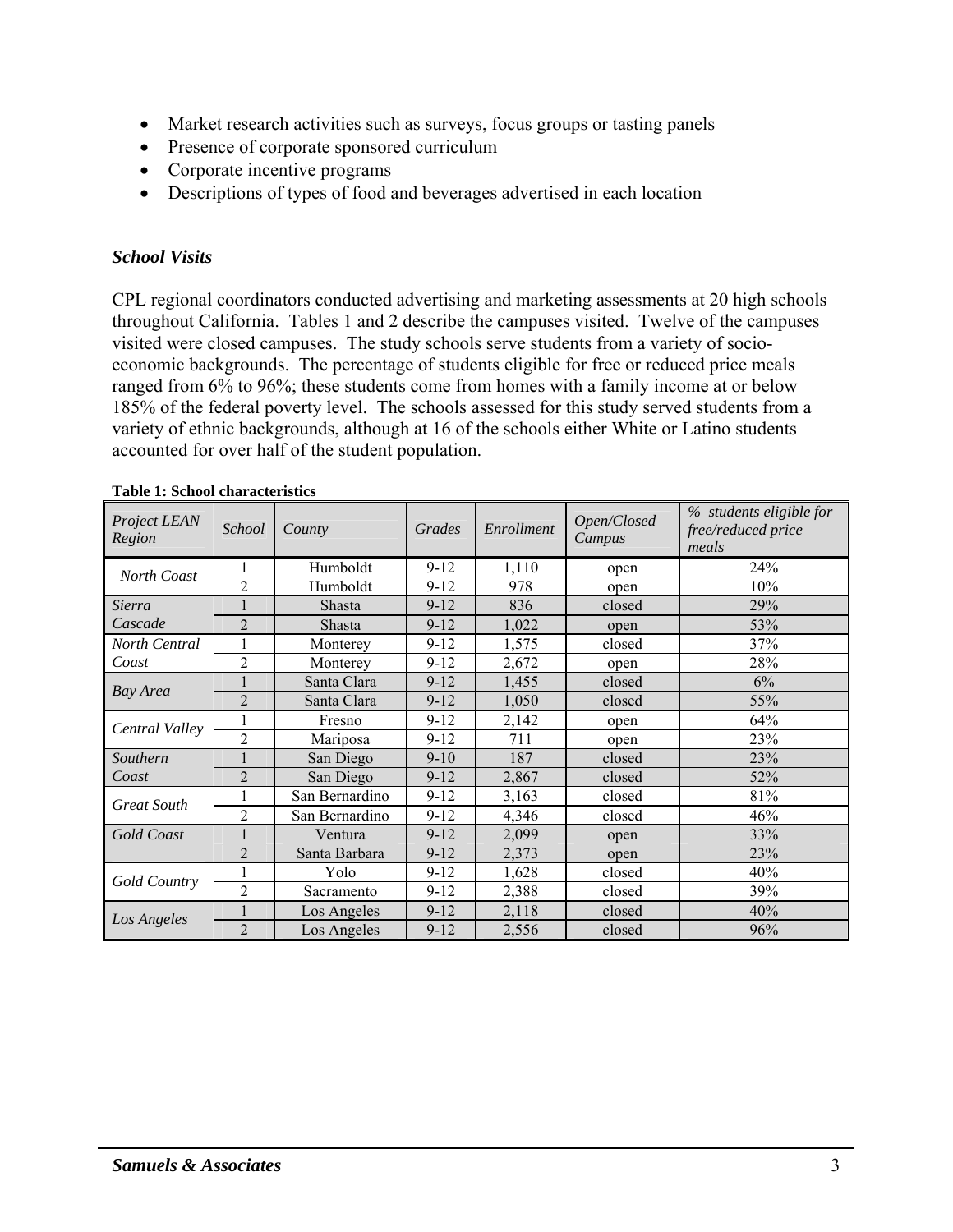| Region             | School         | African<br>American | Asian/Pacific<br><i>Islander</i> | Latino | White  | <i>Other</i> |
|--------------------|----------------|---------------------|----------------------------------|--------|--------|--------------|
| North Coast        |                | $1\%$               | 2%                               | 11%    | 71%    | 15%          |
|                    | $\overline{2}$ | 2%                  | 3%                               | 7%     | 76%    | 12%          |
| Sierra             |                | $1\%$               | 2%                               | 9%     | 77%    | 11%          |
| Cascade            | $\overline{2}$ | $<1\%$              | 4%                               | 6%     | 80%    | $8\%$        |
| North Central      |                | 2%                  | 2%                               | 55%    | 37%    | 4%           |
| Coast              | $\overline{2}$ | $2\%$               | 4%                               | 50%    | 40%    | 4%           |
|                    |                | 2%                  | 3%                               | 13%    | 66%    | 16%          |
| Bay Area           | $\overline{2}$ | 3%                  | 12%                              | 61%    | 17%    | 7%           |
| Central            |                | $1\%$               | $2\%$                            | 75%    | 22%    | $<1\%$       |
| Valley             | $\overline{2}$ | $1\%$               | $1\%$                            | 5%     | 82%    | 11%          |
| Southern           |                | 13%                 | 4%                               | 28%    | 49%    | 6%           |
| Coast              | $\overline{2}$ | 6%                  | 2%                               | 81%    | 8%     | 3%           |
| <b>Great South</b> |                | 22%                 | 3%                               | 67%    | 8%     | $0\%$        |
|                    | $\overline{2}$ | 7%                  | $1\%$                            | 80%    | 11%    | $1\%$        |
| Gold Coast         |                | 2%                  | 2%                               | 40%    | 51%    | 5%           |
|                    | $\overline{c}$ | 3%                  | 2%                               | 53%    | 42%    | $0\%$        |
| Gold Country       |                | 4%                  | 15%                              | 35%    | 42%    | 4%           |
|                    | $\overline{2}$ | 12%                 | 30%                              | 28%    | 28%    | 2%           |
|                    |                | $<1\%$              | 48%                              | 51%    | $<1\%$ | $<1\%$       |
| Los Angeles        | $\overline{2}$ | $1\%$               | 25%                              | 74%    | $<1\%$ | $0\%$        |

**Table 2: Student ethnicity by school** 

The schools assessed were selected by the CPL regional coordinators, who were instructed to select two demographically diverse high schools from different districts that illustrate the variety of food and beverage advertising/marketing found on high school campuses. CPL regional coordinators made an effort to assure that at least one of the schools was a low-income high school (at least 50% of the students are eligible for free or reduced price meals) and that neither school had aggressively addressed a la carte foods or advertising/marketing.

Each school was visited once by a team of assessors; the team included a CPL regional coordinator and one to two students from the high school. School visit activities included a walk around the campus to catalog visible marketing and advertising as well as a brief interview with a school administrator (usually a principal). The school administrator was asked to provide information on food and beverage marketing not obtained through the campus walk around. Topics covered in the interview included:

- Food or beverage advertising in school based media such as newspapers, yearbooks and Channel One
- **Participation in food or beverage company marketing activities such as taste tests or** product and coupon give-aways
- School activities sponsored/supported by food and beverage companies
- Food and beverage related fundraising activities
- Use of food or beverage company sponsored curriculum
- School participation in food or beverage company scholarship programs
- Policies addressing food and beverage marketing and advertising on campus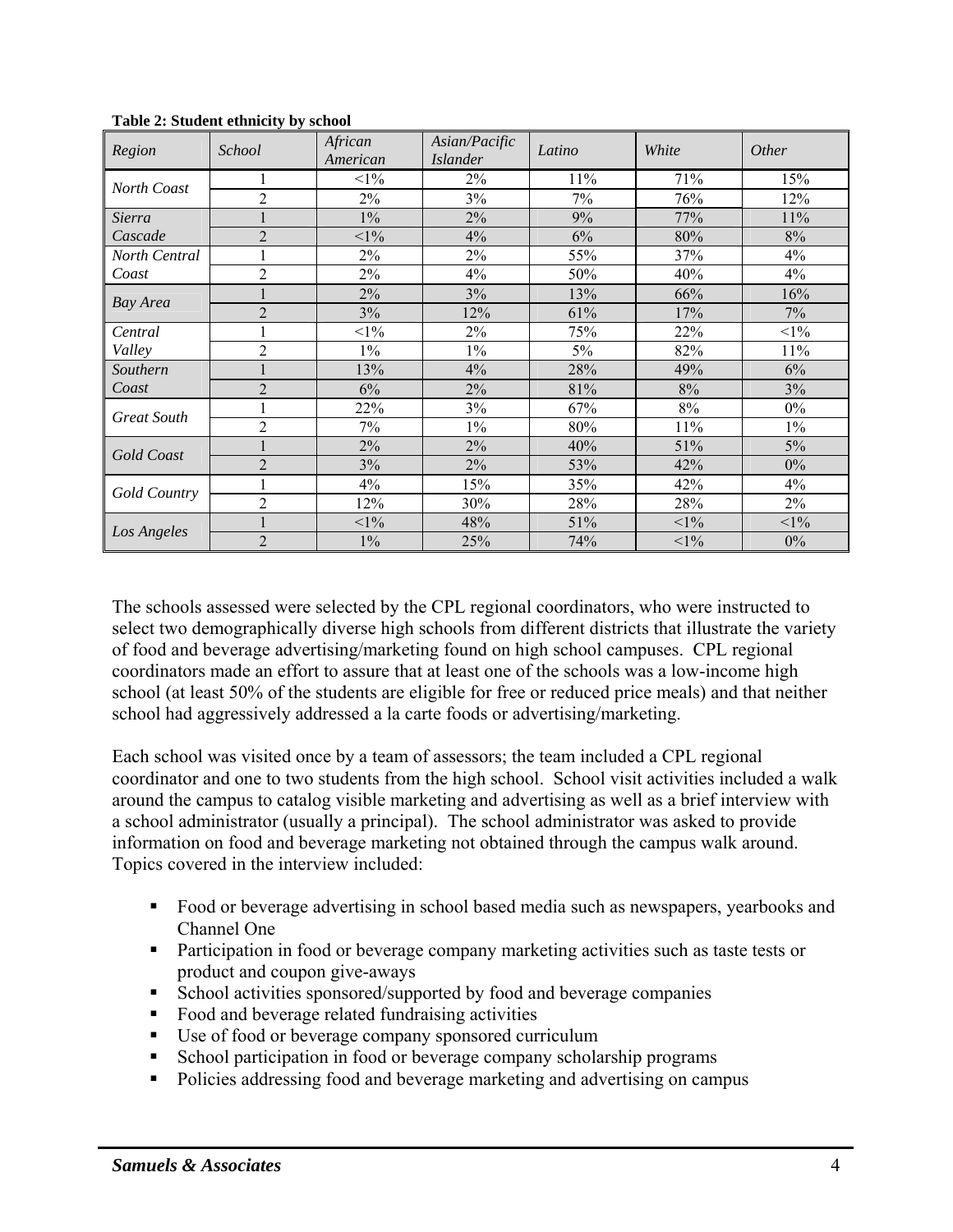The school assessment was completed in approximately three hours, including the 10 to 15 minute interview with the school administrator.

# *Data Analysis*

Data were analyzed using SPSS 11.0 to produce numeric counts, proportions, and averages of the types and locations of advertising. Marketing and advertising data were examined both according to frequency of types of advertisements or marketing instances across all 20 schools, as well as, the number of schools that displayed instances of a certain advertising or marketing type such as posters or advertisements in school newspapers. Data were categorized according to the major categories present, based either on the encouragement of healthfulness, or on the major types of products observed (e.g. fast food, sodas, sports drinks, water, etc.). Data are reported for all schools combined, with specific examples from individual schools provided as needed.

# **KEY FINDINGS**

Eighteen of the  $20$ 

# *Locations with Food or Beverage Posters and Signage*

| $L$ a shekara da ulu $\omega$                |                                   |
|----------------------------------------------|-----------------------------------|
| schools visited had<br>food and beverage     | <b>Location</b>                   |
| posters or signage on<br>school grounds. The | Cafeteria<br>Scoreboards          |
| most common areas                            | Classrooms                        |
| for food and                                 | Clinic/nurse's area               |
| beverage posters and                         | Hallways                          |
| signage were the                             | Snack bars<br>Gym                 |
| cafeteria,<br>scoreboards,                   | Athletic area concession<br>stand |
| classrooms and                               | Teachers' Lounge                  |
| clinic/nurse's area                          | Locker rooms                      |
| (Table 3). Of the                            | Quads or courtyards               |
| 245 instances of                             | School store                      |

**Table 3: Location of food and beverage posters and signage** 

| <b>Location</b>                   | # of schools with<br>marketing in this location | $#$ of advertisements in<br>this location |
|-----------------------------------|-------------------------------------------------|-------------------------------------------|
| Cafeteria                         | 13                                              | 81                                        |
| Scoreboards                       | 9                                               | 23                                        |
| Classrooms                        | 8                                               | 50                                        |
| Clinic/nurse's area               | 8                                               | 30                                        |
| Hallways                          |                                                 | 10                                        |
| Snack bars                        |                                                 | 20                                        |
| Gym                               |                                                 | 10                                        |
| Athletic area concession<br>stand | 4                                               | 5                                         |
| Teachers' Lounge                  | 2                                               | 5                                         |
| Locker rooms                      |                                                 | ∍                                         |
| Quads or courtyards               |                                                 | 3                                         |
| School store                      |                                                 | h                                         |

posters and signage reported, 49% portrayed nutrition education messages (such as food pyramids or other healthy eating messages) and 51% advertised specific food and beverage products or brands.

Of the posters and signage advertising specific food and beverage products or brands, more than half (60%) were for discouraged products<sup>1</sup>-foods and beverages that children should eat less of. Less than thirty (28%) percent of the posters and signage for products were for encouraged

 $\overline{a}$ 

<sup>&</sup>lt;sup>1</sup> Discouraged products include foods that children should eat less of, are high in fat, saturated fat, trans fat, sugar and sodium, and are low in nutrients. Examples include: chips, candy, cookies, soda, sports drinks and other sweetened beverages.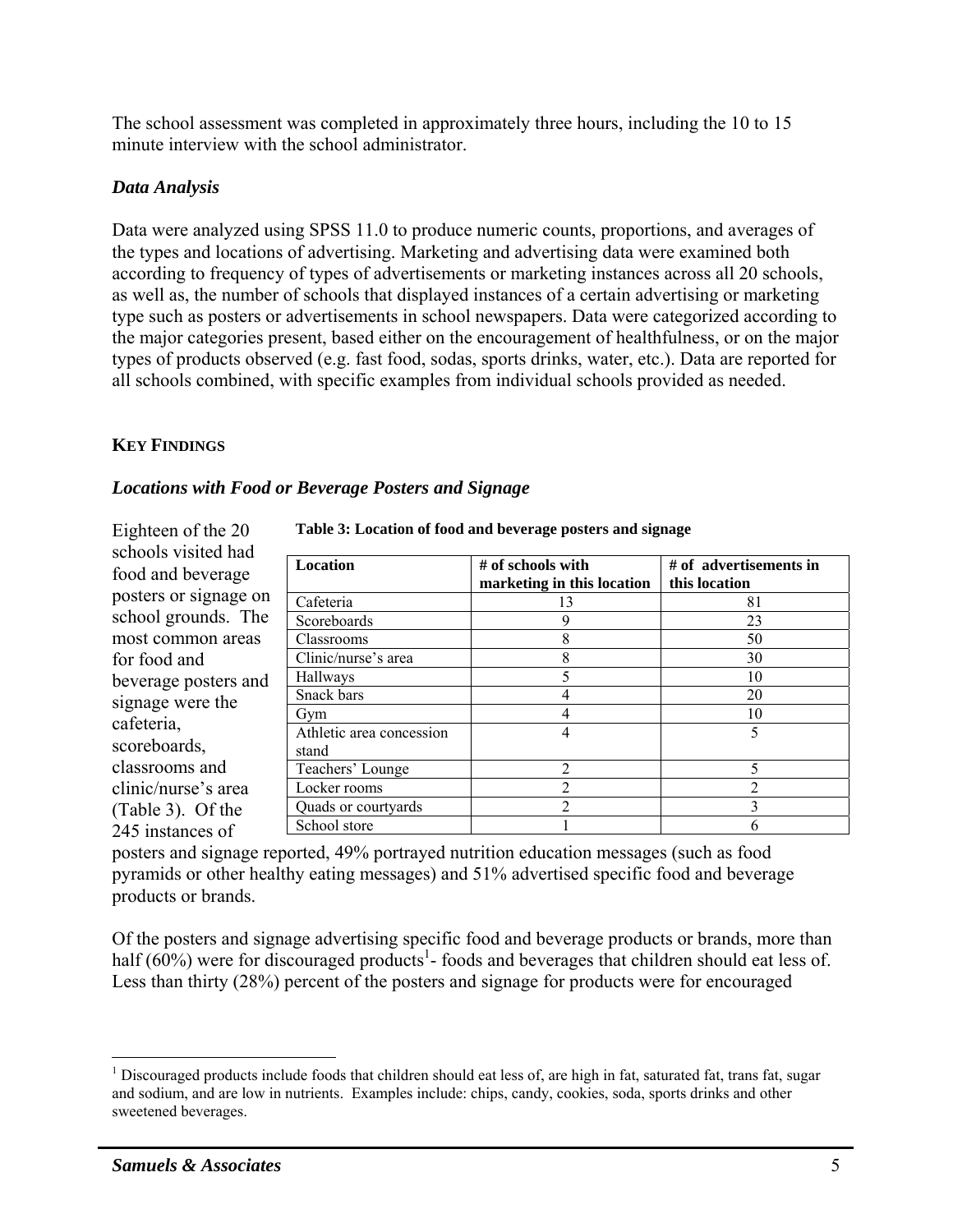products<sup>2</sup> - foods and beverages that children should eat more of (Figure 1). Discouraged product advertisements included sweetened beverages such as soda and sports drinks, fast foods, high sugar foods (cookies, ice cream) and high fat foods (chips). We were unable to classify a number of non-specific posters/signs featuring advertisements for brands or restaurants that sell both healthy and unhealthy foods (i.e. Safeway).





#### *Vending Machines*

All but one of the schools visited had vending machines. A total of 276 vending machines were found across 19 high school campuses, which is an average of 15 vending machines per school. Vending machines were most frequently found in high traffic areas such as quads or courtyards (15 schools) and cafeterias (15 schools). Hallways and student stores were the locations with the highest density of vending machines – an average of six per school (Table 4).

**Table 4: Vending machine locations** 

| Location               | # of schools<br>with vending<br>machines in<br>this location | Average<br>number of<br>vending<br>machines in<br>the location<br>per school |
|------------------------|--------------------------------------------------------------|------------------------------------------------------------------------------|
| Quad or courtyard area | 15                                                           |                                                                              |
| Cafeteria              | 15                                                           |                                                                              |
| Hallway                | 11                                                           |                                                                              |
| Locker rooms           | 9                                                            |                                                                              |
| Gym/Athletic area      | 9                                                            | 3                                                                            |
| Teachers lounge        | 9                                                            |                                                                              |
| <b>Student Store</b>   | $\mathfrak{D}$                                               |                                                                              |
| Other                  |                                                              |                                                                              |
| Total                  | 19                                                           | 15                                                                           |

 $\overline{a}$ 

 $2^{2}$  Encouraged products include foods that children should eat more of, are low in fat, saturated fat, trans fat, sugar and sodium, and are high in nutrients. Examples include; fruits, vegetables, whole grains, low-fat dairy, and water.  $3$  Numbers in this chart do not add up to  $100\%$  due to rounding.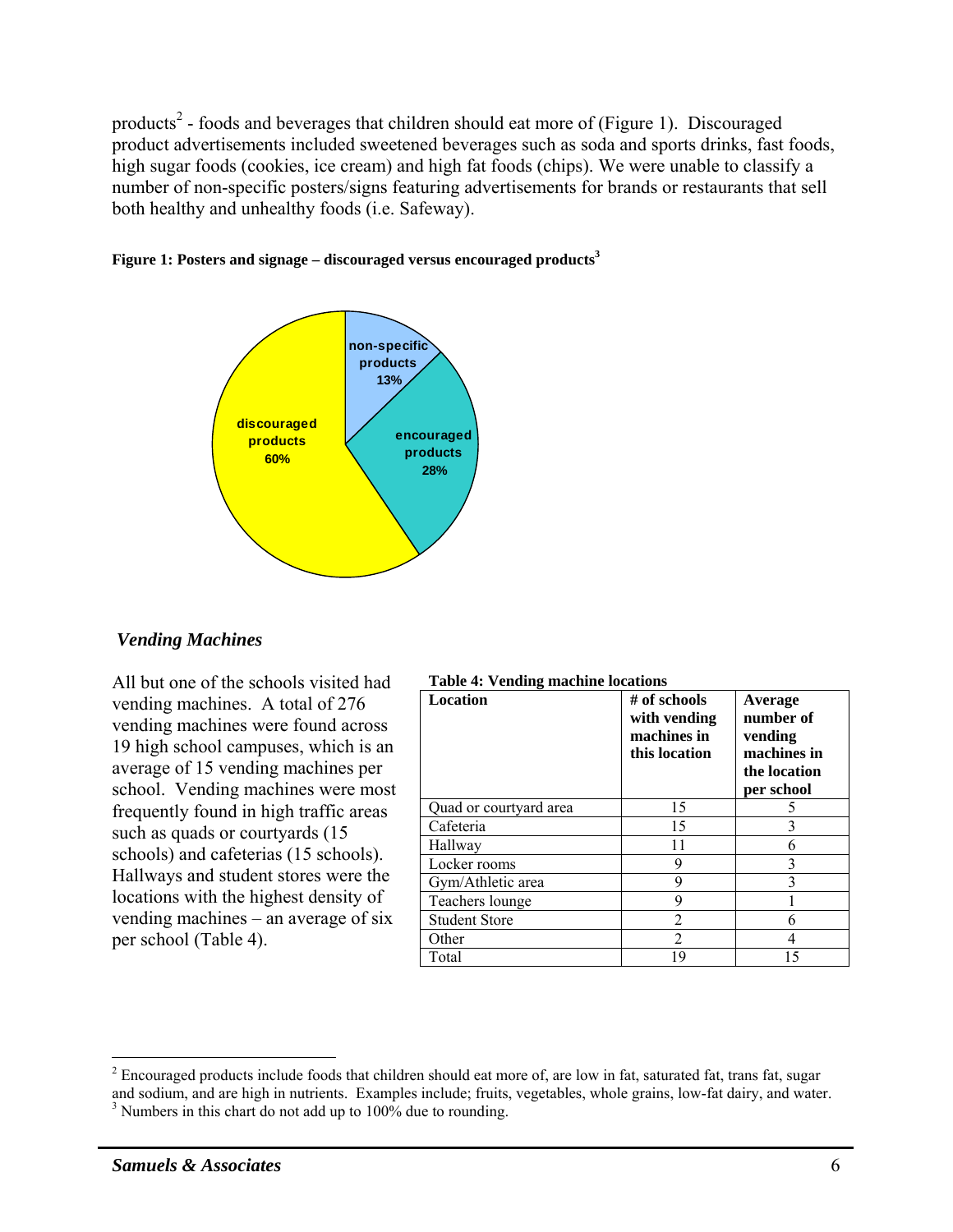All but one of the vending machines displayed advertising on the front of the machine. Nearly two out of three (65%) of the vending ads were for sweetened beverages such as soda and sports drinks. Water accounted for slightly more than one in five (21%) vending ads (Figure 2).



#### **Figure 2: Vending machine advertisements**

#### *Equipment with Logos or Brand Names*

 During the school visit, the assessment team looked for equipment on the school campus that displayed a food or beverage company logo or name (Table 5). The most common type of equipment found displaying a food or beverage company name or logo were food and beverage coolers and display cases; these were found in 12 schools. Cups, napkins and plates were the second most common type of equipment displaying logos or advertising and these were found in 7 schools.

| таріе э; едиіршені міні logos             |              |
|-------------------------------------------|--------------|
| <b>Type of equipment</b>                  | # of schools |
|                                           | using        |
|                                           | equipment    |
|                                           | with logos   |
| Food or beverage coolers or display cases | 12           |
| Cups, napkins or plates used during meal  |              |
| period, events, games, etc                |              |
| Book covers, pencils, notebooks or other  | 3            |
| school supplies                           |              |
| Recycling bins or trash cans              | 3            |
| PE or gym equipment such as balls,        | 3            |
| basketball hoops, etc                     |              |
| Sports bags or athletic uniforms          | 3            |
| )ther                                     |              |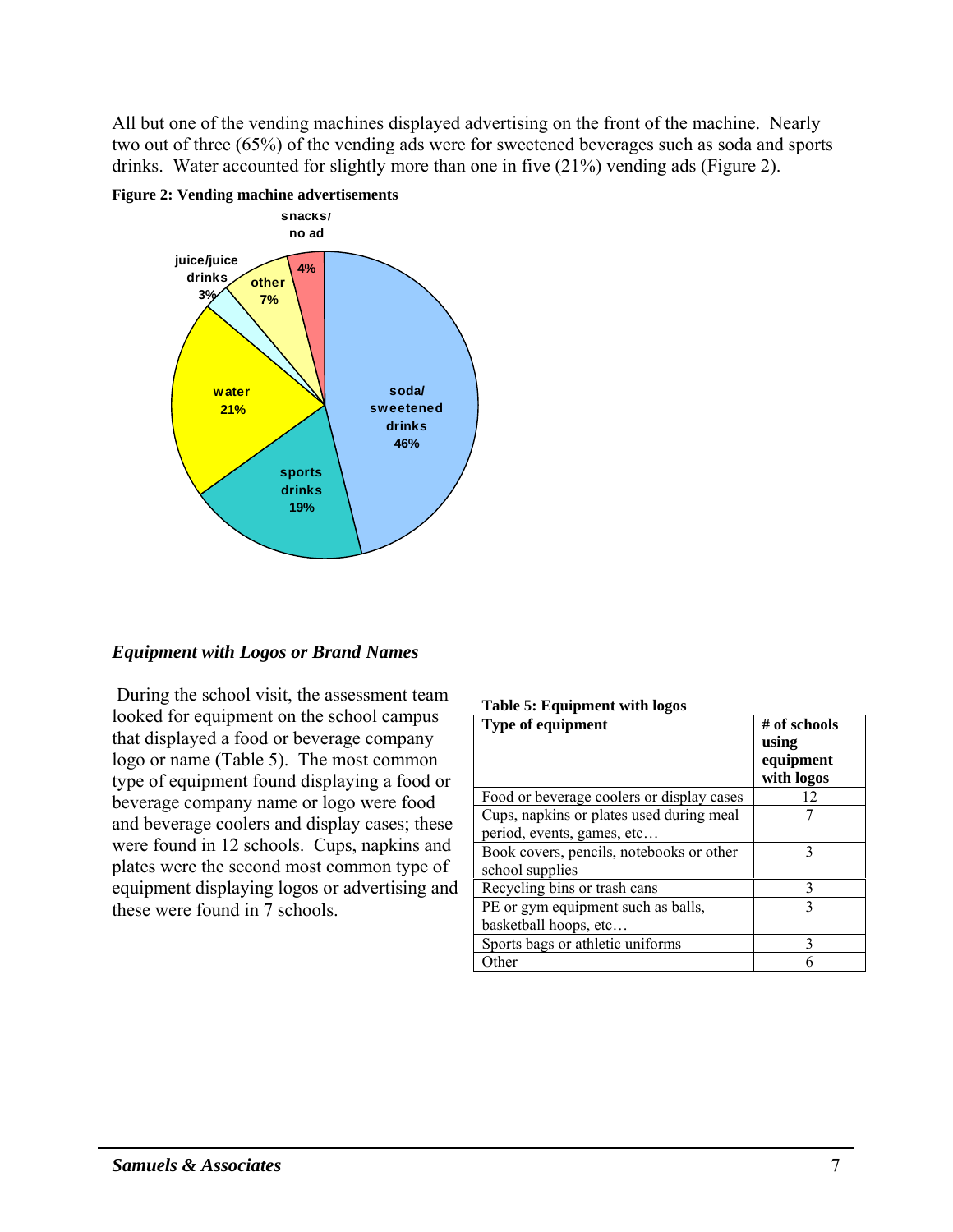Figure 3 describes the types of companies providing schools with equipment displaying food and beverage logos or brand names. Nearly three quarters (71%) of the logos displayed on equipment were for sweetened beverages such as soda and sports drinks; Pepsi and Gatorade were the most common names or logos displayed on equipment. Water associated-logos or brand names accounted for 8% of the instances of branded equipment. Logos displaying fast food or pizza accounted for nearly one in ten (9%) of all equipment bearing logos.





# *School Media*

High schools generally have at least one form of printed or electronic media such as a school paper, yearbook, television programming or a public address (PA) system. School-based media can be used to communicate marketing messages to the school community. The school assessments found that most of the campuses visited had at least one form of school media. Table 6 shows that the most common types of media found on the campuses visited were school newspapers and yearbooks, and that about half of the newspapers and yearbooks included food or beverage-related advertising. The assessment teams reported that this advertising was mainly for locally owned restaurants and stores.

| School-based media          | # of schools with  | # of schools with media that |
|-----------------------------|--------------------|------------------------------|
|                             | this type of media | includes food and beverage   |
|                             |                    | advertising                  |
| Yearbook                    |                    |                              |
| Radio station or PA system  |                    |                              |
| Newspaper/newsletter        |                    |                              |
| School based TV programming |                    |                              |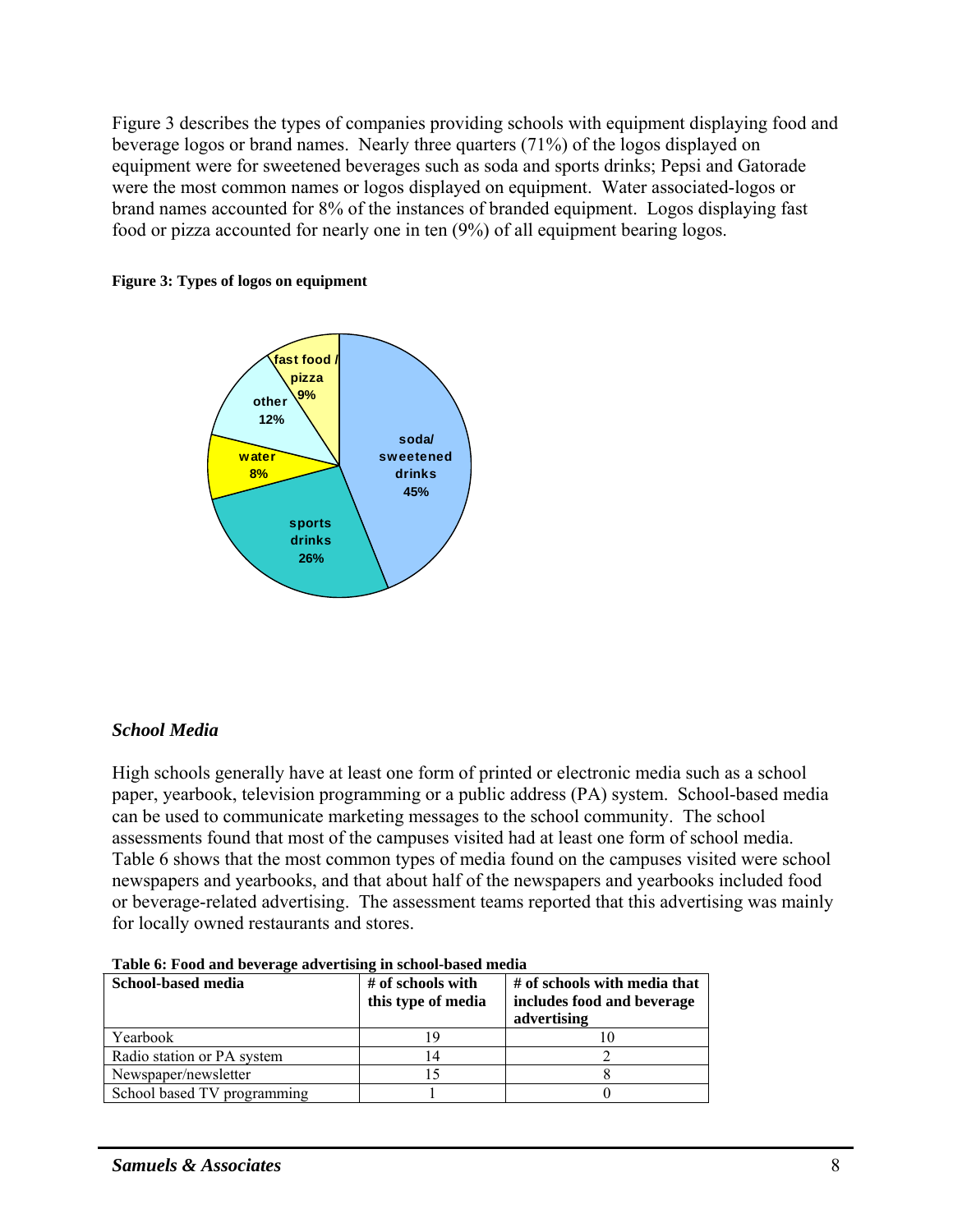# *Participation in Marketing Activities*

Food and beverage marketers have used schools for a variety of marketing activities including taste tests, product and coupon giveaways, and product event days in which students are asked to wear clothing displaying a product logo. In the schools assessed for this study, the most common activities were product giveaways (7 schools, 35%) and coupon distributions (5 schools, 25%) (Table 7). These marketing activities were not a daily occurrence, taking place once or twice a year or a few times a semester at most.

| Table 7: Participation in school marketing activities               |                               |                    |
|---------------------------------------------------------------------|-------------------------------|--------------------|
| <b>Marketing Activity</b>                                           | # of schools<br>participating | # of<br>activities |
| Product giveaways (includes<br>foods, beverages, and logo<br>items) |                               |                    |
| Coupon giveaways                                                    |                               |                    |
| Product taste-tests                                                 |                               |                    |
| Product event days                                                  |                               |                    |

Ninety-four percent of the marketing activities reported were conducted by companies that are associated with unhealthy high fat, high sugar foods. Figure 4 shows that fast food (41%), soft drink (35%), and candy (18%) companies actively marketed their products through campus activities.



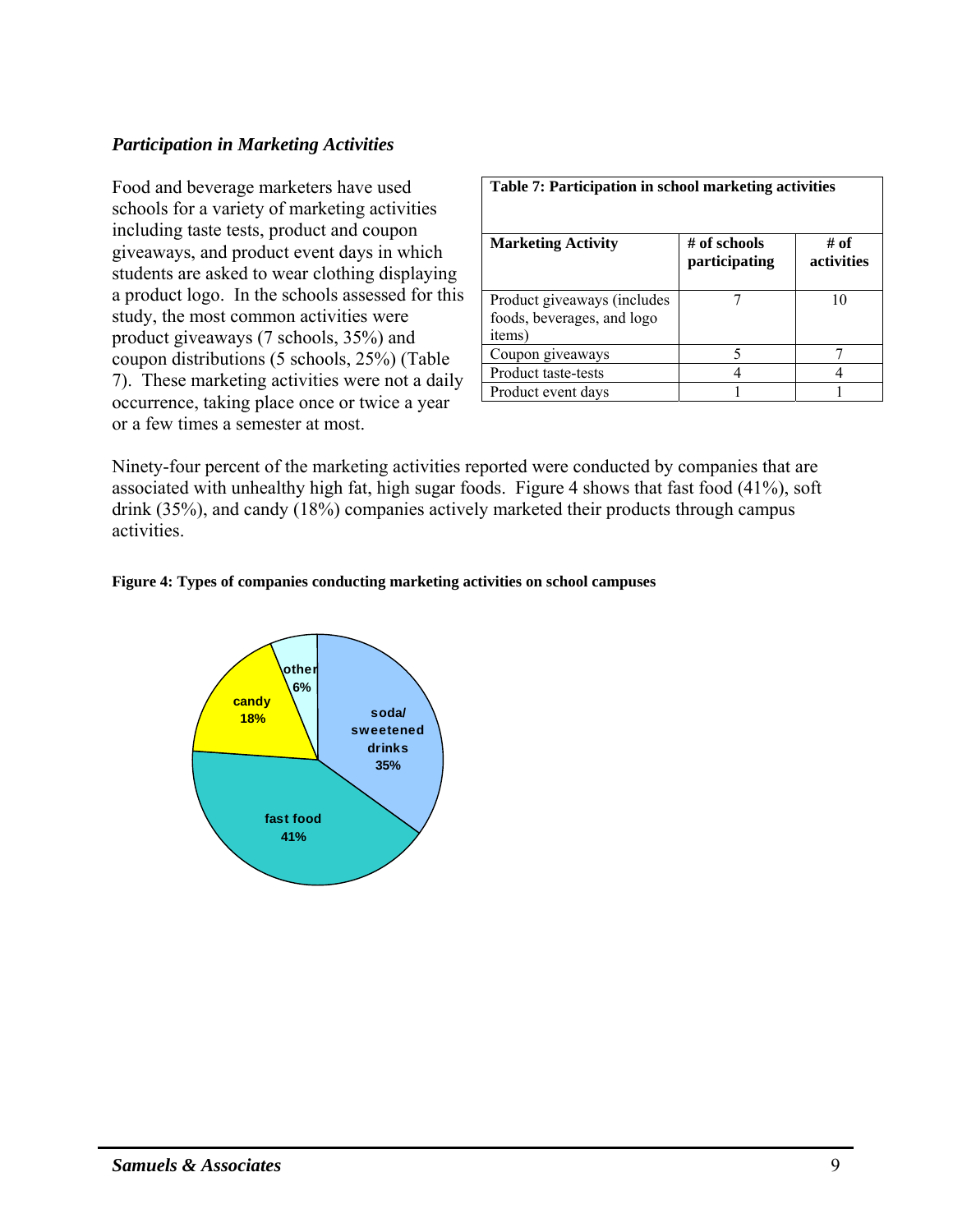# *Events Funded by Food or Beverage Companies*

School principals were asked if the school had any events or activities supported by food or beverage companies. Nine of the schools assessed reported receiving food and beverage company support for activities such as athletics (events, teams, or equipment), classes, clubs or extracurricular activities, and social events. Overall, 93% of the events supported by food and beverage companies were supported by companies selling unhealthy items; soda and sweetened beverages (64%) and fast food (29%) companies were most likely to provide support for school activities (Figure 5), and the types of support received most often included donated product (most often beverages) or cash.



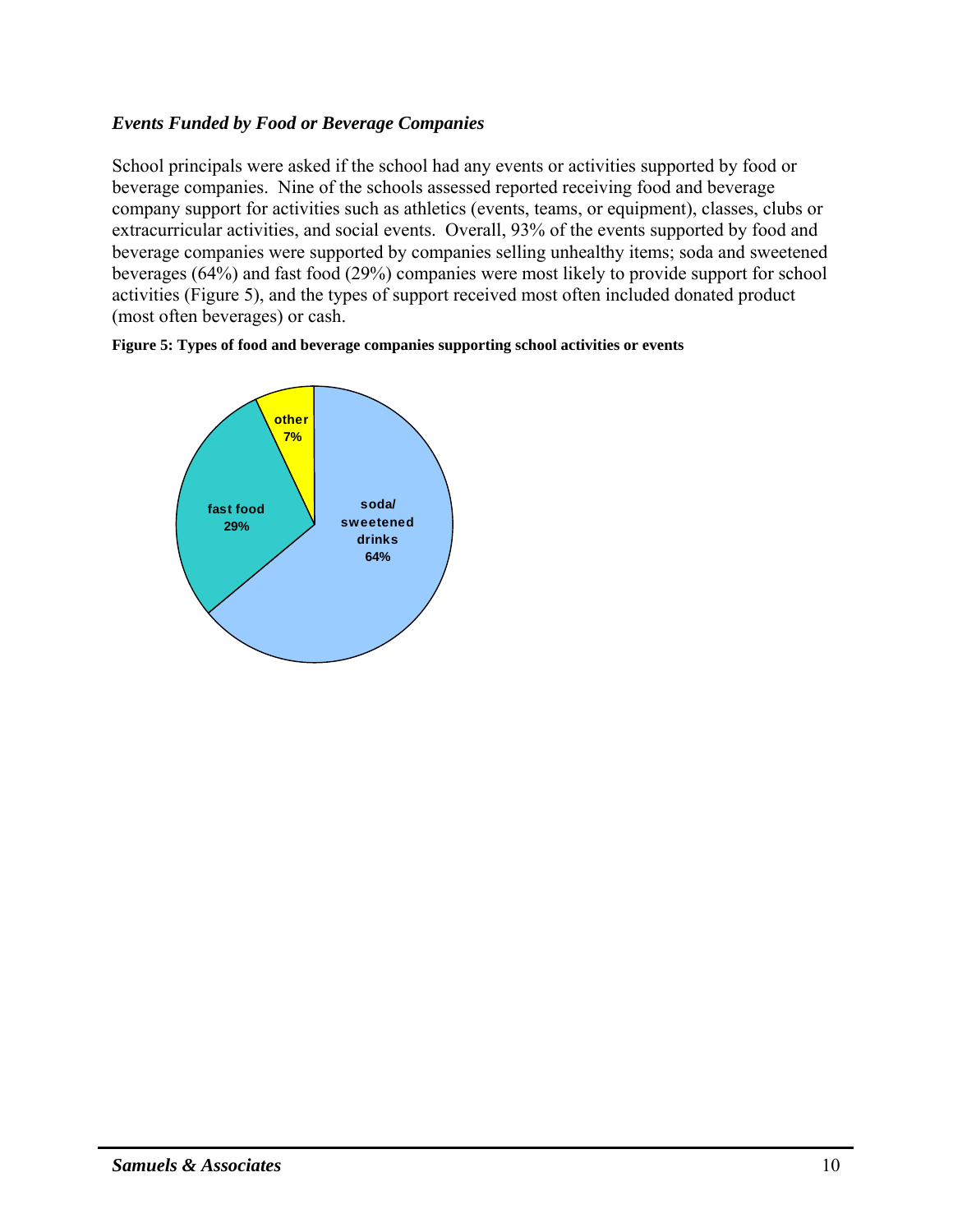### *Food Sales as Fundraisers*

All 20 schools visited reported that student groups and clubs sell food on campus for fundraisers, and the majority of these (90%) have school groups operating permanent food sales venues such as vending machines, school stores or snack bars. A variety of campus groups sell food on campus through vending machines, snack bars, and school stores (Figure 6), including student groups, parent groups, and athletic departments and teams. Over one third (36%) of the school groups selling foods or beverages were athletics-related.

#### **Figure 6: School groups selling foods and beverages through vending machines, snack bars, and schools stores for fundraising<sup>4</sup>**



 $\overline{a}$ 

<sup>&</sup>lt;sup>4</sup> Numbers in this chart do not add up to 100% due to rounding.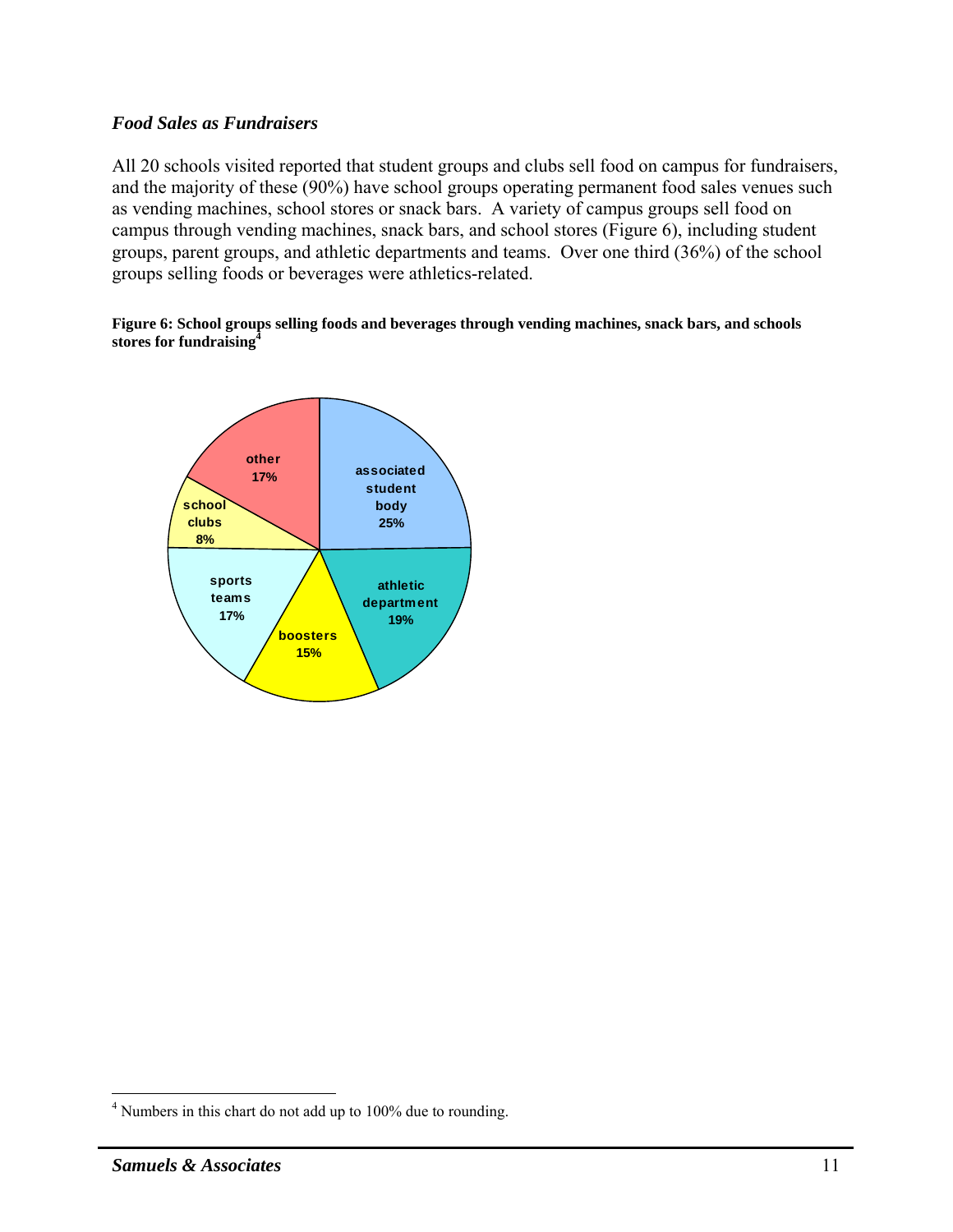Figure 7 describes the types of foods and beverages sold on school campuses through permanent food sales venues for fundraisers. Chips, the most common fundraising food item, were sold at 85% (17) of the schools assessed, cookies/cakes/pastries and sweetened beverages were sold at 80% (16) of the schools, and candy was sold as a fundraiser at 65% (13) of the schools visited. These common fundraising items can be categorized as discouraged foods because they are high in fat or sugar and low in nutrients. However, water and juice, the fourth most popular fundraising item, was sold as a fundraiser at 75% (15) of the schools visited.





#### *Corporate Sponsored Curricula*

In 1999, the California state legislature passed a bill stating that instructional materials should not provide unnecessary exposure to brand names and logos. Despite this legislation, 26% of the schools assessed reported using curriculum, materials, or classroom activities created by food and beverage companies or food industry-related organizations. High schools reported using videos, DVDs, and worksheets created by Kraft, Dairy Council and the egg, pork and beef councils.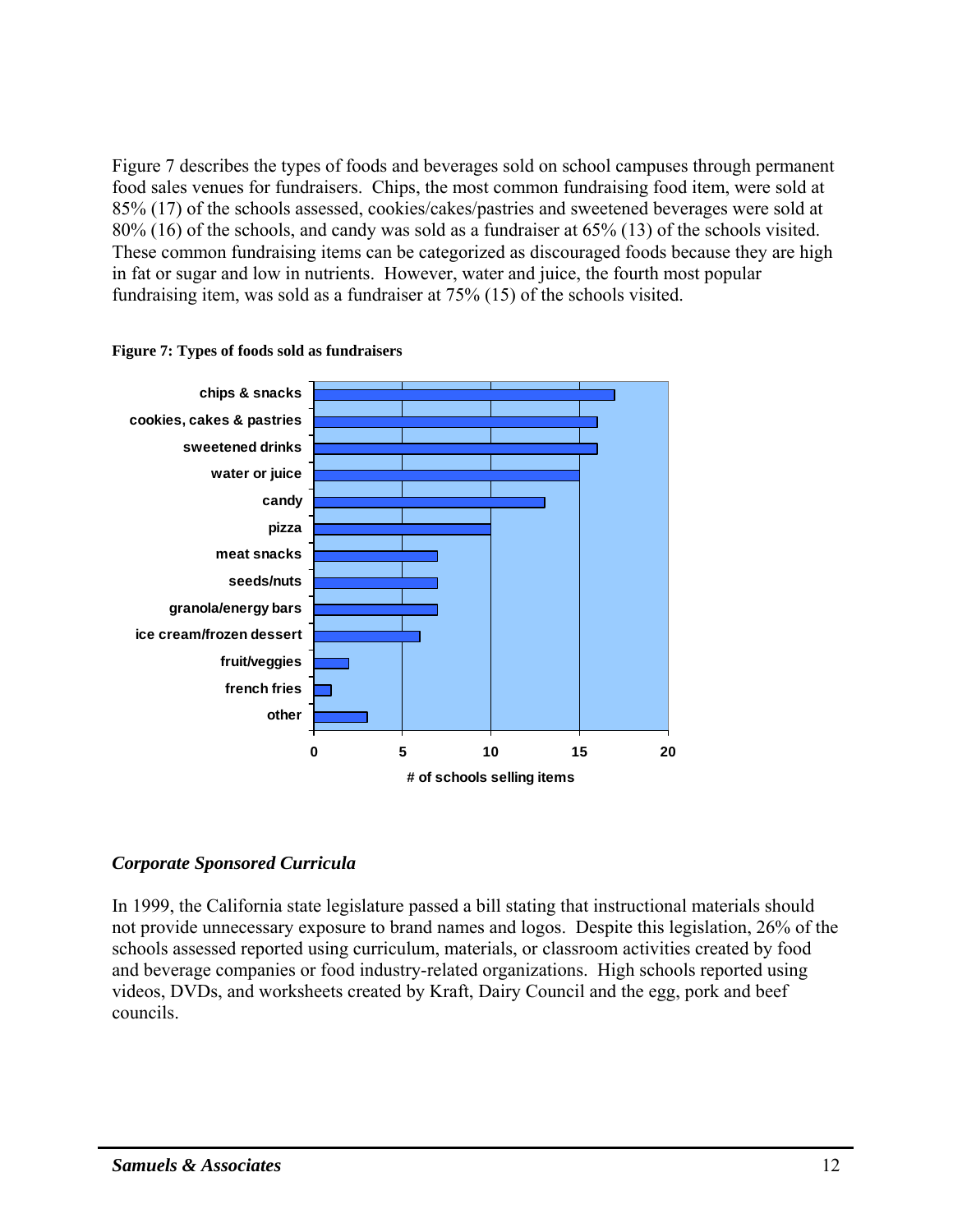# *Corporate Scholarships*

Forty-five percent (9) of the 20 high schools assessed participate in food and beverage company sponsored scholarship programs. Corporate scholarship programs do not market or advertise specific products, but they are public relations efforts designed to promote good will toward the corporate entity providing the scholarships. Eighty-eight percent of the scholarship programs cited were provided by soda and fast food companies (Figure 8); the size of scholarships ranged from \$200 to \$18,000.

**Figure 8: Types of food and beverage companies providing scholarships** 



 *Policies Related to Food and Beverage Advertising* 

Nine of the schools reported having district policies that regulate marketing and advertising on campus. One school reported having a school-level policy that addressed marketing. Nine of these policies were written and one was a verbal or informal policy. The content of the policies varied greatly, and none explicitly limited or banned marketing of unhealthy foods. Examples of policy components included:

- Permits advertising on campus by companies with whom the district has entered into a contract or partnership.
- Restricts marketing of foods that will compete with food service.
- Allows advertising that has been approved by the district's educational services department.
- Restricts advertising for offensive items.
- Allows food and beverage advertising that promotes healthy food choices.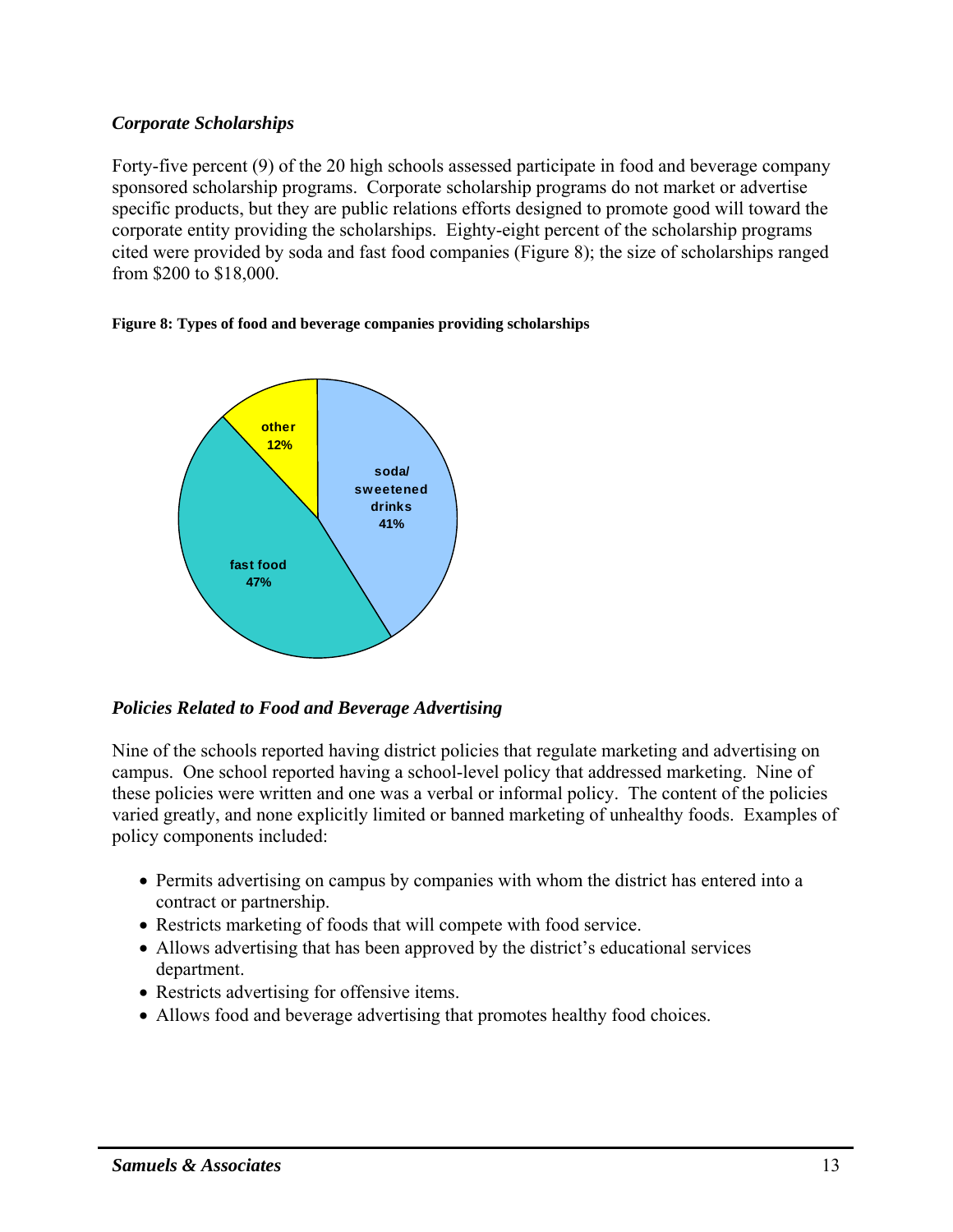# **DISCUSSION**

A comprehensive review of the literature examining the effect of food and beverage marketing targeted at children (Hastings, 2003) found strong evidence that food marketing is impacting children's knowledge and food preferences and corroborated other research that has shown that:

- There is a large amount of food marketing targeted to children
- The foods advertised do not meet healthy diet recommendations
- Children enjoy food marketing

The Hastings review found literature to support food marketing's effect on children's food preferences including studies that have found that food advertising influences children's food selection at school.

The Committee on Food Marketing and the Diets of Children and Youth (IOM Committee), established in 2004 by the Institutes of Medicine, also explored food and beverage marketing and its impact on children, and the committee's conclusions align closely with Hastings et al. The broad ranging recommendations that emerged from the IOM committee's review state that effective efforts to address food and beverage marketing aimed at children must be multisectoral, and they specifically direct state and local educational authorities to assure that all aspects of the school environment promote health, including commercial sponsorships (Committee on Food Marketing and the Diets of Children and Youth, 2006).

Given the growing body of evidence supporting the impact of food marketing on children's food preferences, schools must become aware of the types and intensity of food and beverage marketing on their campuses. This study found indications of food and beverage marketing in many locations throughout the high school campuses visited. Each of the campuses had multiple layers of marketing and advertising from visible signage and logos on vending machines and equipment to more subtle food and beverage industry presence in the form of donated products for fundraising or corporate sponsorships of activities or scholarships. This assessment found very little marketing for foods such as fruits and vegetables, whole grains, water and milk that are lacking in children's diets and that health professionals, parents and educators would like to encourage children to eat more of. Overwhelmingly, the food and beverage marketing found on the campuses came from companies and brands associated with foods that children are discouraged from eating including soda, sports drinks and other sweetened beverages, chips, candy and fast food. This finding is consistent with other reports that have found candy and snack food manufacturers, soft drink bottlers, and fast food restaurants, are among the companies that market most heavily in schools (Molnar, 2003). Promotion of these unhealthy foods undermines the California state-wide legislation regulating the nutrient content of school foods and beverages and contradicts the healthy eating messages central to nutrition education and to schools' mission to prepare children for productive lives as adults. Food marketing in schools helps solidify community norms that position unhealthy foods as desirable, and encourages children to consume unhealthy foods and beverages both in and outside of school.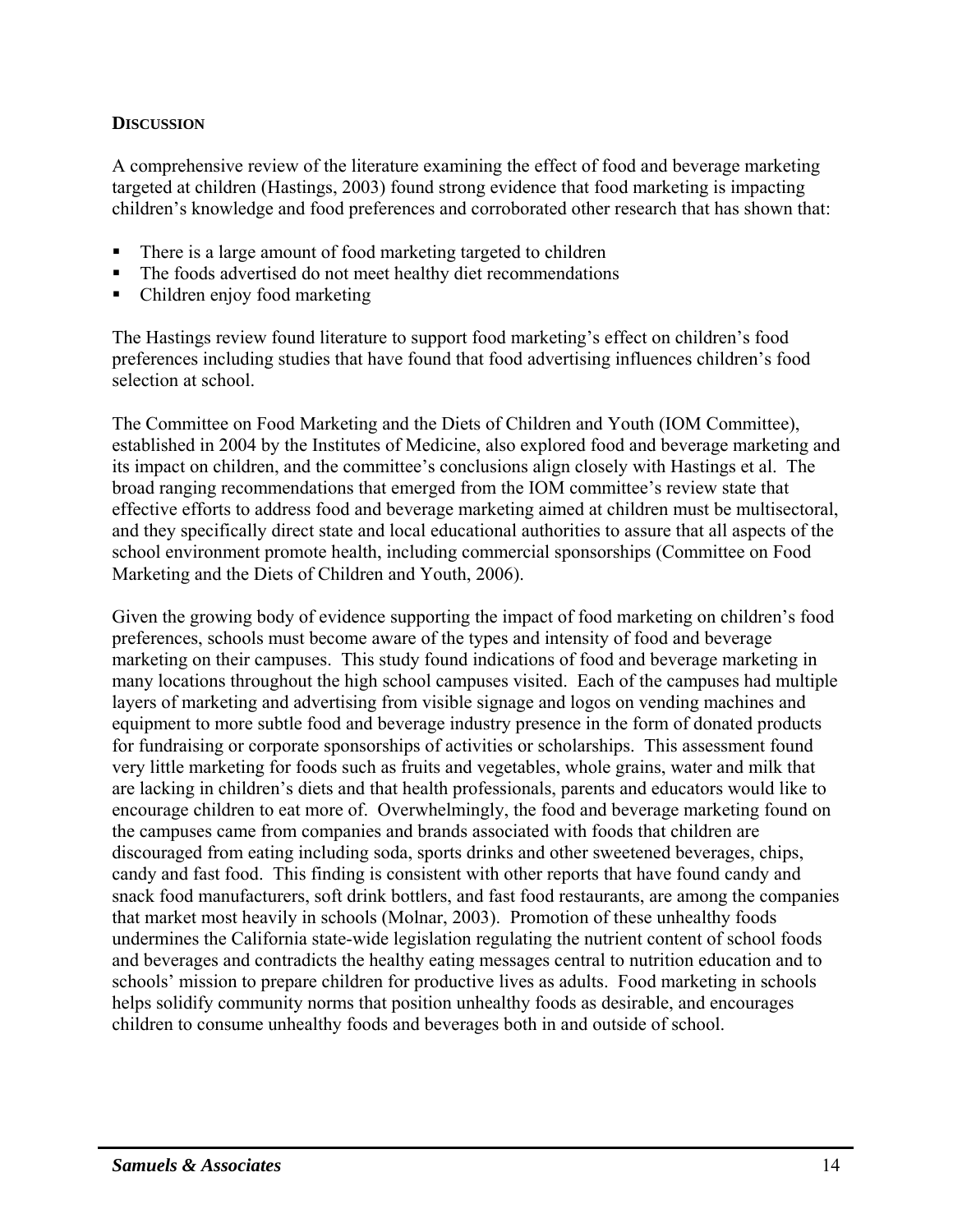Strategies for addressing food and beverage marketing on school campuses are beginning to emerge and gain support. The majority (80%) of California school board members responding to a survey support limiting and monitoring food and soda advertisements in schools, and 57% of school board members support an outright ban of such advertisements (McCormack Brown, 2004).

In 2003, the American Public Health Association (APHA) issued a policy statement on food marketing and advertising directed at children (APHA, 2003). Among the recommended actions were a number that addressed school based marketing; specifically the APHA encouraged the following:

- The federal government, states and school districts designate schools as food advertisingfree zones, where children and adolescents can pursue learning free of commercial influences and pressures.
- Collaboration among nonprofit and governmental organizations to develop guidelines for responsible food advertising and marketing aimed at children and adolescents, and urges food companies, advertising agencies and broadcasters to follow these guidelines, once they are developed.
- The development and dissemination of school-based initiatives to teach children, adolescents and parents consumer media literacy.

Schools, with support from parents, health authorities, and other community stakeholders, should educate children about healthful diets through creation of environments that support healthy eating in all aspects including the products sold, the foods and beverages promoted through marketing and advertising, and the corporate sponsorship of activities and events.

# **RECOMMENDATIONS**

In order to minimize the potential negative impact of food and beverage marketing on students, schools should undertake the following actions:

- Eliminate the marketing and advertising of unhealthy foods and beverages at school.
	- $\triangleright$  Assure that all school-based marketing is consistent with or more stringent than state and district level policies eliminating the sale of sweetened beverages and unhealthy foods on school campuses.
	- $\triangleright$  New local wellness policies should include promotional activities that encourage students to consume fruits and vegetables, low-fat and non-fat milk, and water.
- $\div$  Eliminate commercial influences that promote unhealthy foods and beverages in district curriculum, classroom materials and on campus.
	- $\triangleright$  Review resources provided by outside sources, including curriculum and Channel One broadcasts used in the classroom, to ensure they do not promote unhealthy foods and beverages.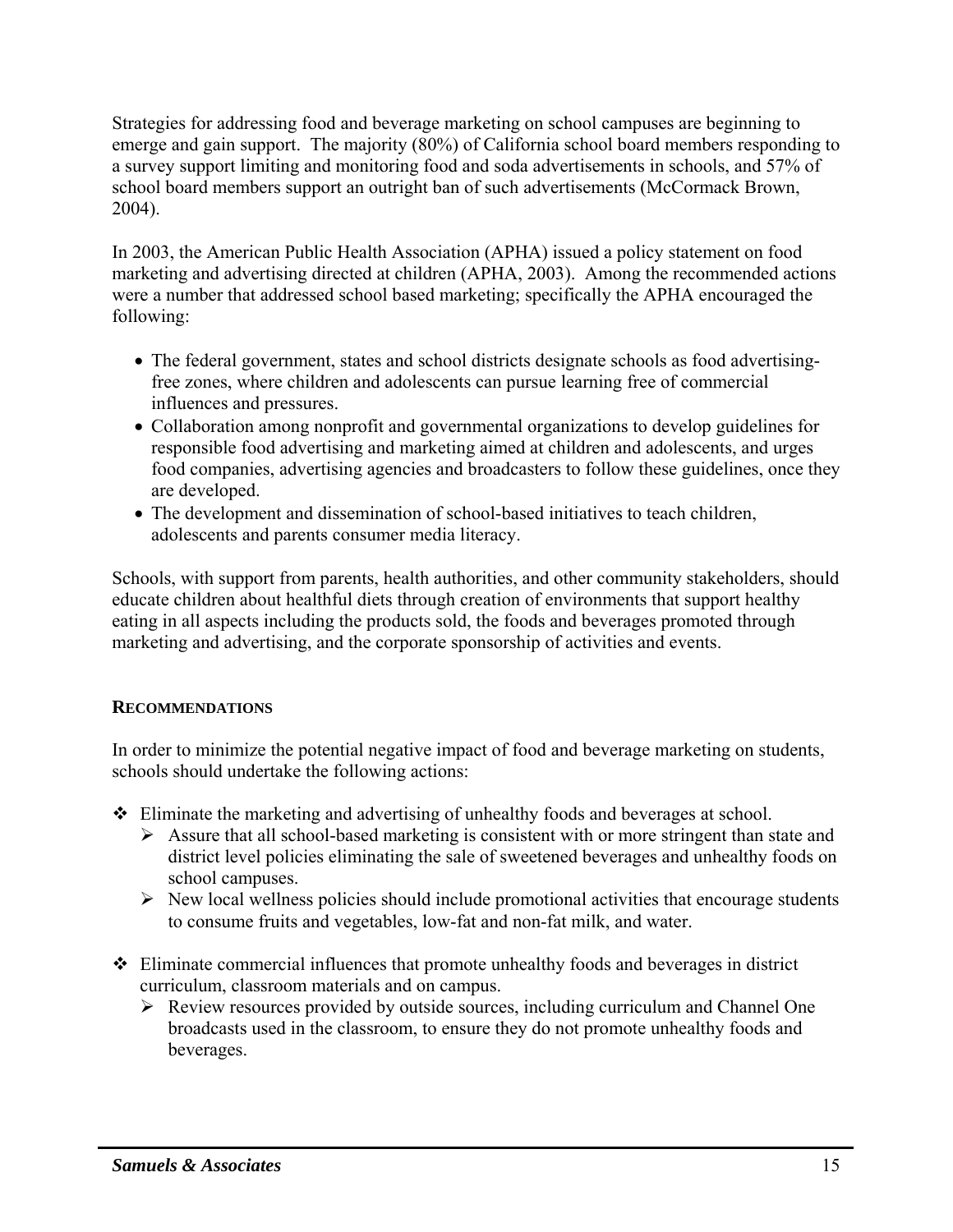- $\triangleright$  Prohibit any district curriculum from including identifiable brand names in the content of the curriculum. Require sponsored programs and materials to undergo the same review procedures and meet the same standards as other curriculum materials.
- $\triangleright$  Restrict teachers from using identifiable brand names in their instruction unless they are found to be necessary to the lesson being taught.
- $\triangle$  Include consumer education as part of the curriculum.
	- $\triangleright$  Adopt school-based curricula that teach youth media literacy skills which teach them to be informed consumers of the media. Some resources and presentations can be found in the *Resource Section* of this tool kit.
- $\div$  Set guidelines for business partnerships that restrict marketing and advertising of unhealthy foods and beverages.
	- $\triangleright$  Encourage partnerships with business that does not include product advertising to students. For example, the Milwaukee Conference of Corporate Involvement in Schools developed ethical guidelines on school/business relationships. Corporate involvement should not require students to observe, listen to, or read advertising. *See Policies and Tools: Milwaukee Conference on Corporate Involvement Guidelines.*
	- $\triangleright$  For school staff with the responsibility of entering into business partnerships, conduct trainings on the perils of marketing unhealthy foods on campus*.*

Addressing food and beverage marketing on school campuses is a key component to creating healthy school environments. California schools are working hard to assure that foods sold on campus are healthy and meet nutrient standards for calories, fat and sugar; now we should assure that the food and beverage messages seen and heard by California's students at school encourage healthy food choices rather than soda/sweetened beverages and junk food.